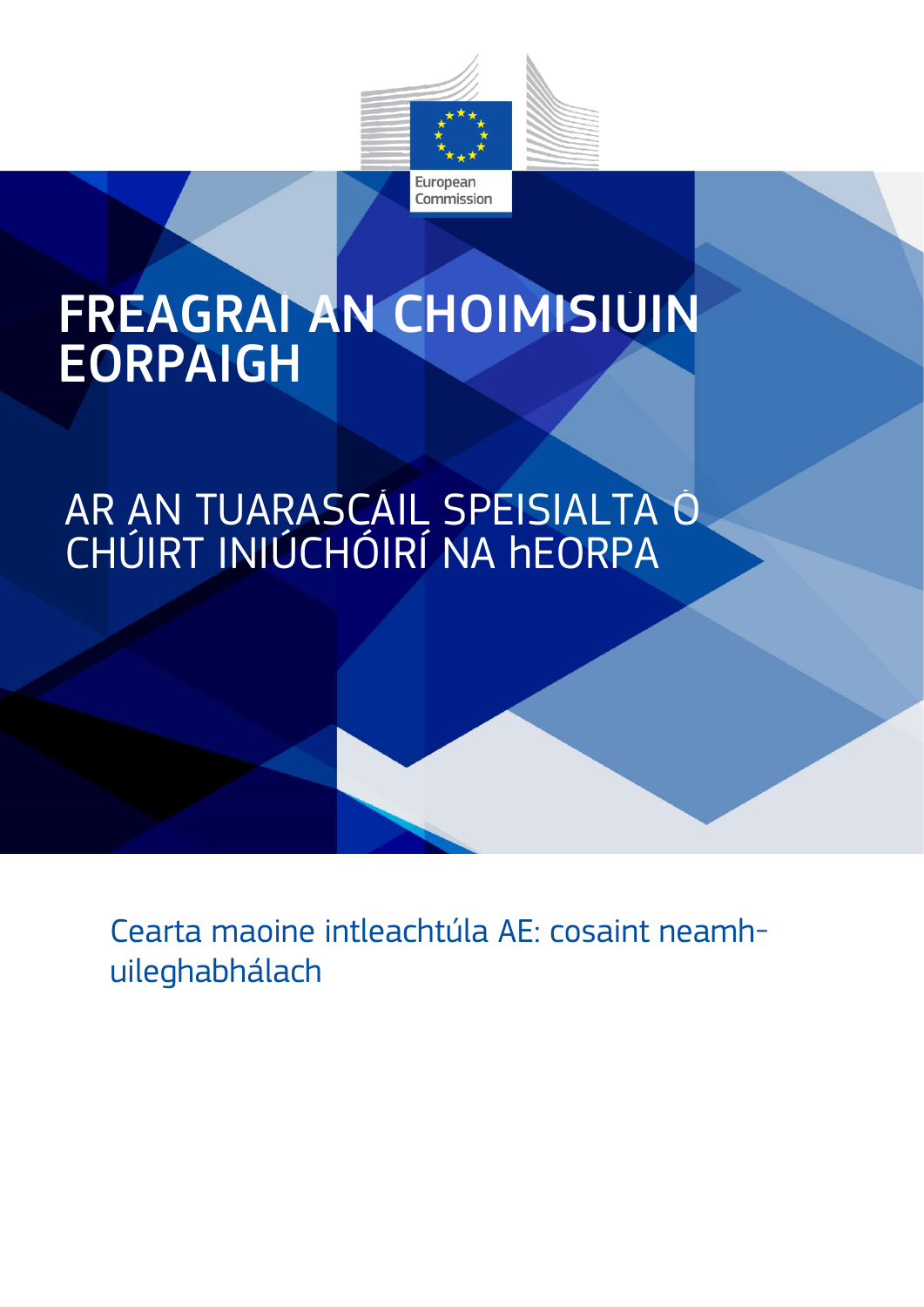## Clár na nÁbhar

| Moladh 2 - Measúnú ar na socruithe rialachais agus ar an modheolaíocht chun táillí a |  |
|--------------------------------------------------------------------------------------|--|
|                                                                                      |  |
|                                                                                      |  |
|                                                                                      |  |

Is éard atá sa doiciméad seo freagraí an Choimisiúin Eorpaigh ar bharúlacha a tugadh i dTuarascáil Speisialta ó Chúirt Iniúchóirí na hEorpa (CIE), i gcomhréir le hAirteagal 259 den [Rialachán](https://op.europa.eu/en/publication-detail/-/publication/e9488da5-d66f-11e8-9424-01aa75ed71a1/language-en/format-PDF/source-86606884)  [Airgeadais,](https://op.europa.eu/en/publication-detail/-/publication/e9488da5-d66f-11e8-9424-01aa75ed71a1/language-en/format-PDF/source-86606884) agus tá sé le foilsiú in éineacht leis an Tuarascáil Speisialta.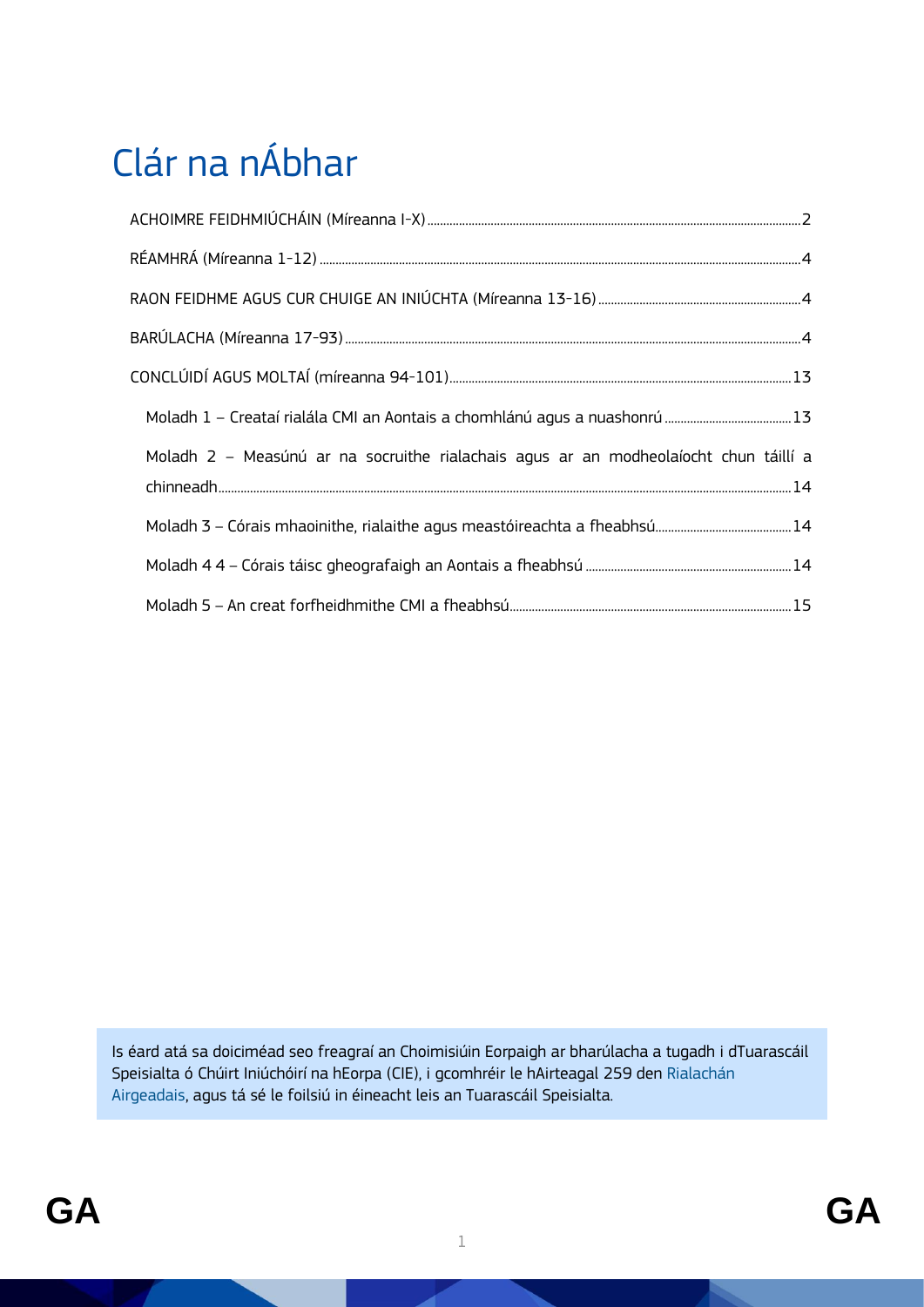### <span id="page-2-0"></span>ACHOIMRE FEIDHMIÚCHÁIN (Míreanna I-X)

#### **Freagraí ón gCoimisiún:**

**II.** Le creat dlíthiúil an Aontais maidir le maoin intleachtúil agus cur chun feidhme éifeachtach an chreata sin, tugtar dreasacht do chuideachtaí AE infheistíocht a dhéanamh in earraí agus seirbhísí lena mbaineann ardchaighdeán, nuálaíocht, dearadh agus cruthaitheacht, rud a chinntíonn gur féidir le cuideachtaí méadú ó scála ar leibhéal domhanda. Sa Straitéis Thionsclaíoch, a thíolaic an Coimisiún i mí an Mhárta 2020, leagtar amach príomhthiomántóirí chlaochlú tionsclaíoch na hEorpa agus gníomhaíochtaí amach anseo chun beartas tionsclaíoch Eorpach a bhaint amach a bheidh bunaithe ar iomaíocht, ar mhargaí oscailte, ar thaighde agus ar theicneolaíochtaí ar thús cadhnaíochta go domhanda agus ar mhargadh aonair láidir.

Ina theannta sin, chun ceannaireacht a ghlacadh i bpríomhréimsí tionsclaíocha, an téarnamh eacnamaíoch agus an teacht aniar in aimsir COVID-19 a fheabhsú agus a thacú agus an t-aistriú chuig geilleagar níos glaise agus níos digití a dhéanamh ag an am céanna, ghlac an Coimisiún i mí na Samhna 2020 plean gníomhaíochta cuimsitheach um maoin intleachtúil (an Plean Gníomhaíochta um Maoin Intleachtúil). Is é is aidhm don Phlean Gníomhaíochta beartas an Aontais maidir le Maoin Intleachtúil a neartú lena gcuirfear ar chumas cuideachtaí brabús a bhaint as a n-aireagáin agus as bhfuil cruthaithe acu agus a áirithiú ag an am céanna go rachaidh an méid sin chun tairbhe don gheilleagar i gcoitinne, agus go rachaidh siad chun tairbhe na sochaí.

**V.** An creat maoine intleachtúla AE atá ann cheana, cé go bhfuil sé seasmhach agus láidir, tá aitheanta ag an gCoimisiún ina Phlean Gníomhaíochta go rachadh nuachóiriú chun tairbhe dó agus go bhféadfaí bailchríoch a chur air, e.g. le reachtaíocht nua AE maidir le tásca geografacha AE le haghaidh táirgí ceardaíochta agus tionsclaíocha.

**VI.** Tá athbhreithniú á dhéanamh ag an gCoimisiún faoi láthair ar an reachtaíocht maidir le dearaí agus é mar aidhm aige an reachtaíocht sin a nuachóiriú agus a chomhchuibhiú tuilleadh, agus comhleanúnachas a áirithiú le *acquis* na dtrádmharcanna athchóirithe.

I gcomhthéacs an athchóirithe ar thrádmharcanna a rinneadh le déanaí, bunaíodh cheana le Rialachán an Aontais Eorpaigh maidir le Trádmharcanna (EUTMR) na critéir atá le cur san áireamh agus leibhéal tháillí EUTM á shocrú (féach Aithris 39 de EUTMR). Cé go bhfuil tábhacht le trédhearcacht níos fearr maidir le cumhdach costas, cuirfear tosca eile san áireamh freisin (amhail an luach eacnamaíoch ar cheart maoine intleachtúla ar fud an Aontais Eorpaigh a bheith dáfa).

Maidir le tásca geografacha, is é is aidhm don athchóiriú atá le teacht an córas reatha a neartú mar chearta maoine intleachtúla i gcomhréir leis an bPlean [Gníomhaíochta um Maoin Intleachtúil](https://ec.europa.eu/info/law/better-regulation/have-your-say/initiatives/12510-Intellectual-Property-Action-Plan) agus ainmneacha bianna traidisiúnta a chosaint go héifeachtach. Cuireann an tionscnamh seo le cuspóirí an Chomhbheartais Talmhaíochta, go háirithe chun feabhas a chur ar fhreagairt thalmhaíocht an Aontais d'éilimh shochaíocha ar bhia agus ar shláinte agus ar an gcaoi sin tugtar aghaidh ann ar an [gComhaontú Glas don Eoraip](https://ec.europa.eu/info/strategy/priorities-2019-2024/european-green-deal_en) agus ar an [Straitéis 'ón bhfeirm go dtí an forc'](https://ec.europa.eu/info/strategy/priorities-2019-2024/european-green-deal/actions-being-taken-eu/farm-fork_en).

**VII.** Tá struchtúr agus rialachas Oifig Maoine Intleachtúla an Aontais Eorpaigh ailínithe den chuid is mó le Cur Chuige Coiteann 2012 maidir le Gníomhaireachtaí Díláraithe (CADA).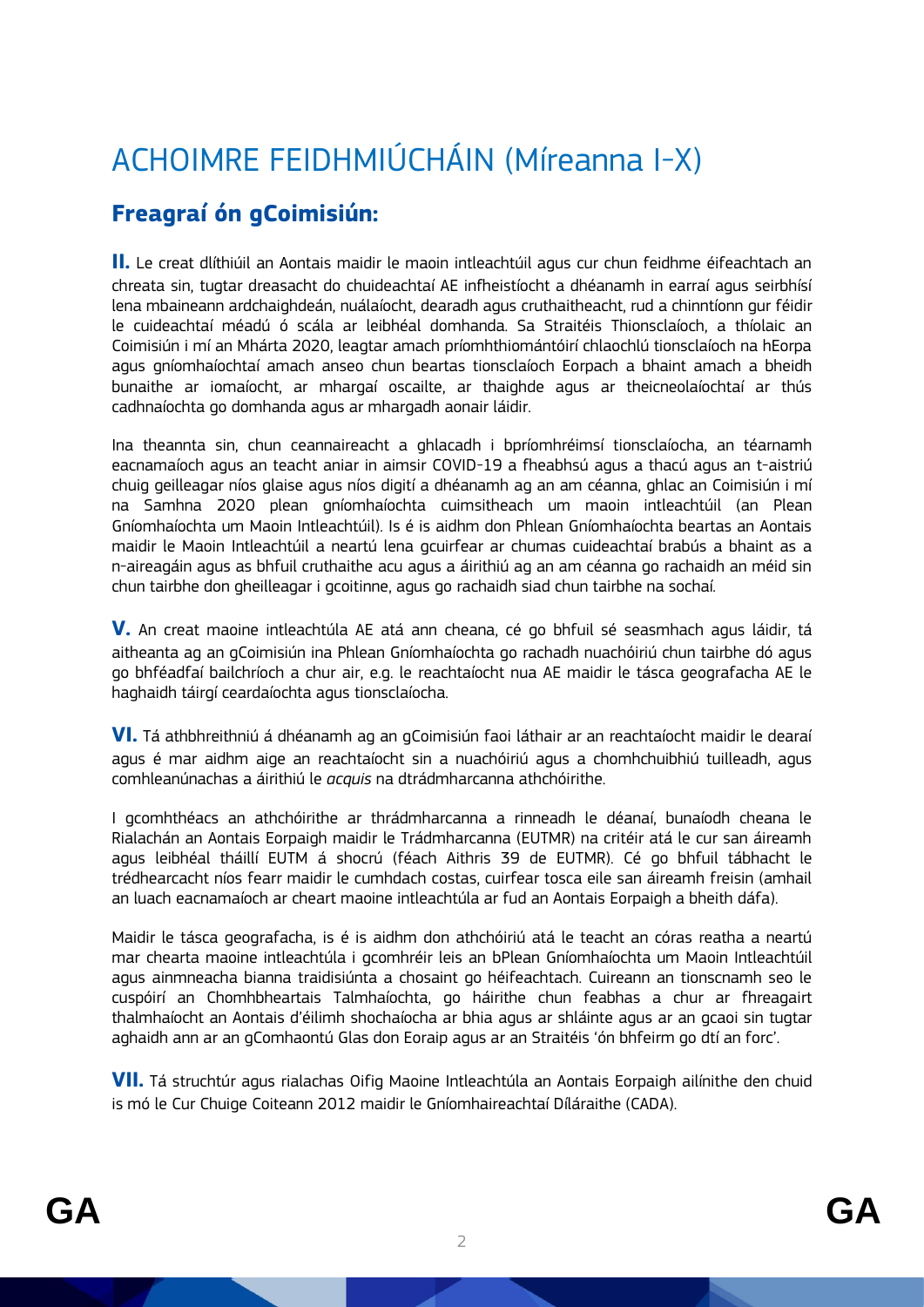Ina theannta sin, sa tuairim ón gCoimisiún, neartaíodh an creat cuntasachta le EUTMR athchóirithe (féach go háirithe Airteagail 153(1) (a) go (c), 157(4) (c) agus (e), 172 (9) agus 176 (1)).

Mar sin féin, bainfidh an Coimisiún leas as an meastóireacht atá beartaithe bunaithe ar Airteagal 210 EUTMR chun léargais bhreise a fháil agus chun féachaint an bhféadfaí gníomhaíocht bhreise a dhéanamh i réimse na cuntasachta.

Leis an athchóiriú atá le déanamh ar thásca geografacha, cuirtear san áireamh staidéar [tacaíochta](https://ec.europa.eu/info/food-farming-fisheries/key-policies/common-agricultural-policy/cmef/products-and-markets/gis-and-tsg-protected-eu_en)  [meastóireachta](https://ec.europa.eu/info/food-farming-fisheries/key-policies/common-agricultural-policy/cmef/products-and-markets/gis-and-tsg-protected-eu_en) maidir le Tásca Geografacha agus Sainearraí Traidisiúnta faoi Ráthaíocht, a rinneadh in 2020. Is é is aidhm don athchóiriú teacht ar réitigh chun tásca geografacha a chosaint ar bhealach níos fearr, táirgeoirí a chumhachtú, nósanna imeachta a ailíniú agus a shimpliú agus cur le héifeachtúlacht rialuithe agus fhorfheidhmiú tásca geografacha.

**VIII.** Leis an Treoir maidir le Cearta Maoine Intleachtúla a Fhorfheidhmiú (IPRED), ní dhéantar foráil ach maidir le comhchuibhiú íosta agus ceadaítear do na Ballstáit bearta a ghlacadh atá níos fabhraí do shealbhóirí cirt. Chomh maith leis sin, tá roinnt dá forálacha roghnach agus féadfaidh cúirteanna náisiúnta léirmhínithe éagsúla a sholáthar (laistigh de theorainneacha na solúbthachta a cheadaítear leis an Treoir). D'fhonn neamhréireachtaí náisiúnta a d'fhéadfadh a bheith ann i gcur chun feidhme IPRED a shainaithint, chruthaigh an Coimisiún, go háirithe, an grúpa nua saineolaithe ar an mbeartas maoine tionsclaíche (GIPP) ina ndéantar foráil don mhalartú maidir le forfheidhmiú i measc tascanna eile (Cinneadh C(2022) 161 an 20.01.2022).

D'oibrigh an Coimisiún go gníomhach leis na Ballstáit chun an forfheidhmiú a dhéanann údaráis chustaim ar chearta maoine intleachtúla a chur i bhfeidhm. Mar sin féin, tá roinnt obair thábhachtach fós le déanamh, go háirithe chun bainistiú riosca custaim níos fearr agus níos aonfhoirmí a áirithiú maidir le riosca CMI (féach an freagra mionsonraithe faoi mholadh uimhir 4).

**IX.** *An chéad fhleasc* - Glacann an Coimisiún leis an moladh. Leis an bPlean Gníomhaíochta um Maoin Intleachtúil, d'fhógair an Coimisiún na gníomhaíochtaí a bhfuil sé mar aidhm leo rialacha an Aontais a athbhreithniú agus a nuashonrú i réimse dhlí na maoine intleachtúla.

*An dara fleasc* - Glacann an Coimisiún leis an moladh. Tá struchtúr agus rialachas Oifig Maoine Intleachtúla an Aontais Eorpaigh ailínithe den chuid is mó le Cur Chuige Coiteann 2012 maidir le Gníomhaireachtaí Díláraithe (CADA).

Áireofar san athbhreithniú atá bunaithe ar Airteagal 210 EUTMR measúnú ar thionchar, éifeachtacht agus éifeachtúlacht na hOifige agus a cleachtas oibre. Bainfidh an Coimisiún leas as an meastóireacht chun léargais bhreise a fháil agus chun féachaint an bhféadfaí gníomhaíocht bhreise a dhéanamh i réimse na cuntasachta.

*An tríú fleasc* - Glacann an Coimisiún leis an moladh. Agus an Plean Gníomhaíochta um Maoin Intleachtúil á chur chun feidhme aige, déanann an Coimisiún oibre chun an córas cosanta le haghaidh tásca geografacha do tháirgí talmhaíochta a neartú ionas go mbeidh sé níos éifeachtaí agus tá sé ag obair ar thogra maidir le córas cosanta AE le haghaidh tásca geografacha do tháirgí ceardaíochta agus tionsclaíocha (ar a dtugtar táirgí neamhthalmhaíochta).

*An ceathrú fleasc* - Glacann an Coimisiún leis an moladh. D'fhógair an Coimisiún cheana féin sa Phlean Gníomhaíochta um Maoin Intleachtúil go ndéanfadh sé na bearta is gá chun forfheidhmiú CMI a atreisiú. I ndáil leis sin, tríd an nGníomh um Sheirbhísí Digiteacha (atá beartaithe) (an creat cothrománach), déanann an Coimisiún freagrachtaí soláthraithe seirbhísí digiteacha, go háirithe ardáin ar líne, a shoiléiriú agus a uasghrádú. Tá an Coimisiún ag déanamh tuilleadh oibre freisin chun Bosca Uirlisí an Aontais i gcoinne an ghóchumtha a bhunú, agus na prionsabail á leagan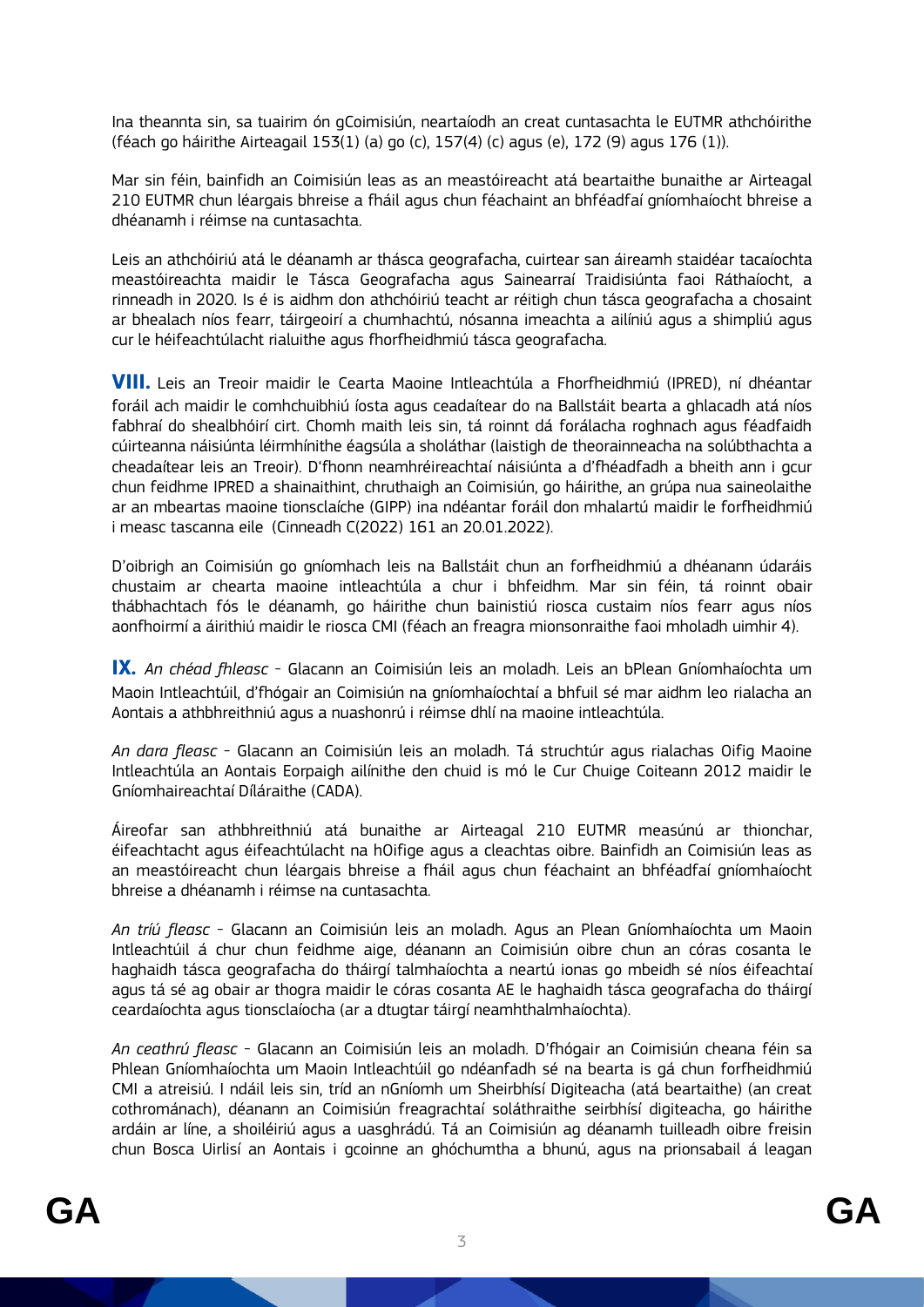amach aige maidir le gníomhaíocht chomhpháirteach, comhar agus comhroinnt sonraí i measc sealbhóirí cirt, idirghabhálaithe agus údaráis forfheidhmithe dlí (ionstraim earnáilsonrach).

Tá straitéis bainistithe riosca custaim maidir le CMInna á hullmhú ag an gCoimisiún faoi láthair agus déanfaidh sé meastóireacht freisin ar chur chun feidhme an Rialacháin maidir leis an bhforfheidhmiú a dhéanann údaráis chustaim ar CMI.

### <span id="page-4-0"></span>RÉAMHRÁ (Míreanna 1-12)

#### **Freagraí ón gCoimisiún:**

**12.** I mBallstáit áirithe, is féidir a thabhairt de chumhacht do lucht custaim, bunaithe ar reachtaíocht náisiúnta, gníomhú maidir le brath earraí atá curtha laistigh den mhargadh inmheánach cheana agus a bhfuil amhras fúthu go sáraíonn siad CMI.

### <span id="page-4-1"></span>RAON FEIDHME AGUS CUR CHUIGE AN INIÚCHTA (Míreanna 13-16)

Gan aon fhreagra ón gCoimisiún.

### <span id="page-4-2"></span>BARÚLACHA (Míreanna 17-93)

#### **Freagraí ón gCoimisiún:**

**17.** Leis an athchóiriú ar thrádmharcanna a rinneadh le déanaí, tugadh tuilleadh comhchuibhithe an-suntasach ar an dlí substainteach agus (go háirithe) ar an dlí nós imeachta náisiúnta trádmharcanna araon i gcomhréir le córas trádmharcanna an Aontais Eorpaigh. Aithnítear go ginearálta go léiríonn an Treoir Athmhúnlaithe maidir le Trádmharcanna an leibhéal comhchuibhithe reachtaíochta atá ag teastáil (a mhéid is féidir ó thaobh na polaitíochta de), agus aird chuí á tabhairt freisin ar phrionsabal bunúsach na coimhdeachta de chuid an Aontais. Tá an leibhéal ard comhchuibhithe a baineadh amach i gcomhréir le hinniúlacht an Aontais maidir le hábhair a thagann faoi raon feidhme Chonradh Shingeapór maidir le Cosaint Trádmharcanna.

**18.** An 19 agus an 20 Márta 2019, chuir an Coimisiún tús le himeachtaí um shárú in aghaidh na Gréige, na Fraince agus na Rómáine toisc nár thug siad fógra tráthúil faoina mbearta trasuímh. Cuireadh deireadh leis na himeachtaí sin tar éis fógra faoi na bearta faoi seach a fháil. Léirítear sa réamh-mheasúnú nach ndearnadh roinnt forálacha de na dlíthe náisiúnta a thrasuí, nó nach ndearnadh ach cuid díobh, a thrasuí. Tá an Coimisiún ag déanamh measúnú faoi láthair maidir le cé acu a dhéantar nó nach ndéantar an Treoir a shárú mar thoradh air sin. Ba cheart a thabhairt faoi deara nach gá forálacha uile na Treorach a thrasuí ná a thrasuí go hiomlán chun go mbeadh an dlí náisiúnta i gcomhréir leis an Treoir.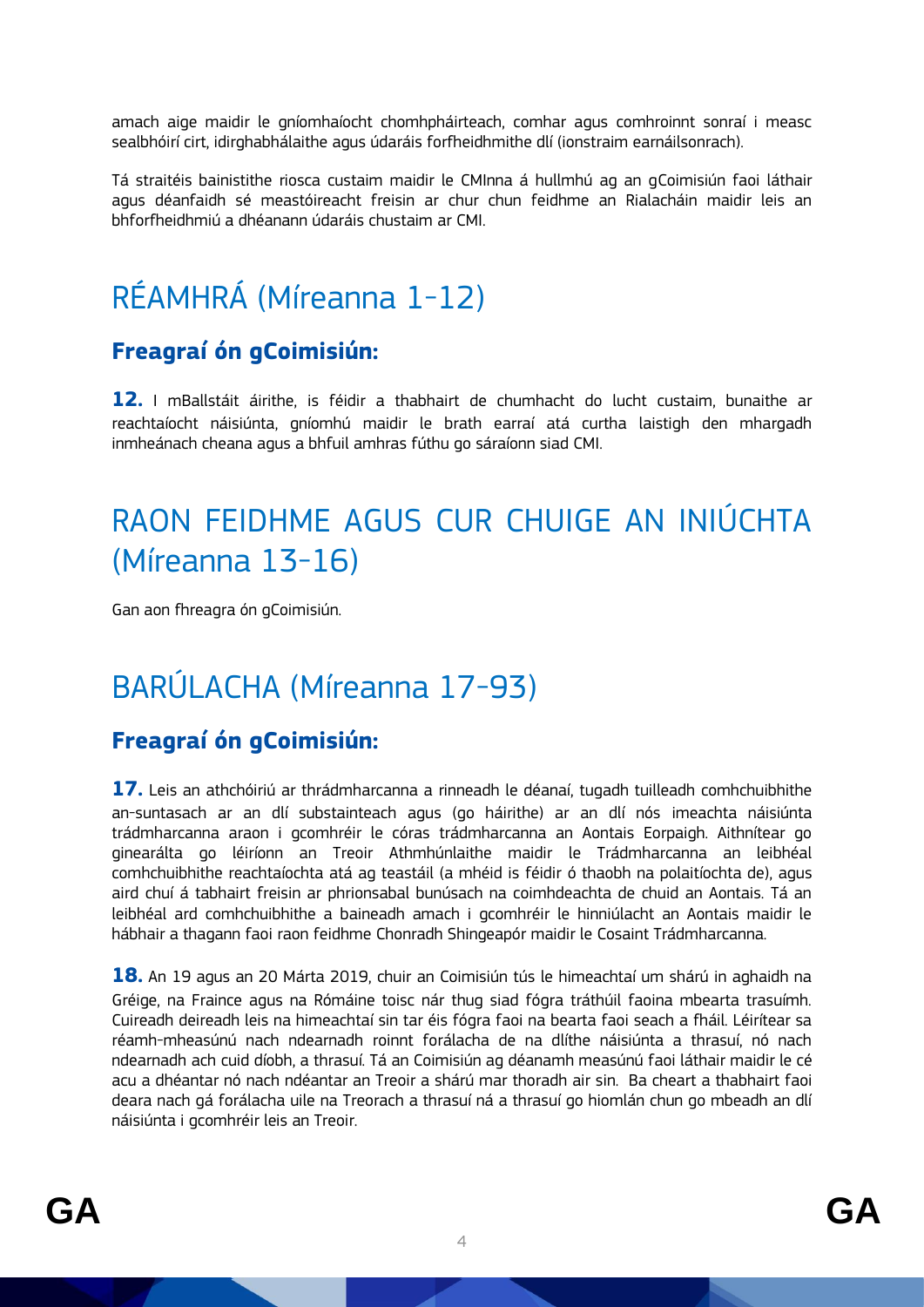**20.** Agus barúlacha agus moltaí CIE á gcur san áireamh, beidh an mheastóireacht, i gcomhréir le hAirteagal 210 EUTMR, ina bonn don Choimisiún chun meastóireacht a dhéanamh ar cé acu atá nó nach bhfuil gá le tuilleadh gníomhaíochta agus chun a mheas, i gcás go bhfuil gá léi, a mhéid is a bhfuil gá léi.

**21.** Beidh an mheastóireacht atá ar na bacáin i gcomhréir le hAirteagal 210 EUTMR mar bhonn don Choimisiún chun a mheas agus a bhreithniú cé acu atá nó nach bhfuil gá le tuilleadh gníomhaíochta agus chun a mheas, i gcás go bhfuil gá léi, a mhéid is a bhfuil gá léi.

**22.** Cé nach bhfuil an Oifig faoi cheangal ag forálacha Airteagal 70 de Rialachán Airgeadais an Aontais, foráiltear le hAirteagal 177 EUTMR go mbeidh forálacha airgeadais EUIPO bunaithe ar na rialacháin airgeadais le haghaidh comhlachtaí eile arna mbunú ag an Aontas, a mhéid is a bhfuil siad comhoiriúnach le nádúr sonrach na hOifige; foráiltear leis an mbunús dlí céanna go rachfar i gcomhairle leis an gCoimisiún sula nglacfaidh an Coiste um an mBuiséad na forálacha airgeadais.

Ina theannta sin, déantar struchtúr agus rialachas EUIPO a ailíniú go ginearálta ón taobh sin de leis an gCur Chuige Coiteann maidir le Gníomhaireachtaí Díláraithe.

Mar sin féin, beidh an mheastóireacht atá ar na bacáin agus a dhéanfar i gcomhréir le hAirteagal 210 EUTMR ina bonn don Choimisiún chun a mheas agus a bhreithniú cé acu atá nó nach bhfuil gá le tuilleadh gníomhaíochta agus chun a mheas, i gcás go bhfuil gá léi, a mhéid is a bhfuil gá léi.

**23.** Sainítear freagrachtaí gach ceann de na comhlachtaí in EUTMR.

**24**. Comhlíonann comhdhéanamh an Bhoird Bainistíochta agus an Choiste um an mBuiséad Airteagal 154(1) agus Airteagal 171(2) EUTMR, agus tá sé ailínithe den chuid is mó leis an gCur Chuige Comhchoiteann, nach bhforálann i gcás gníomhaireachtaí féinmhaoinithe go ndéanfadh dhá chomhlacht rialaithe éagsúla an bhainistíocht riaracháin agus bhuiséadach. Ós rud é go bhfuil eolas ar fheidhmiú chóras trádmharcanna agus dearaí an Aontais Eorpaigh ina bhuntáiste d'ionadaithe i bhfeidhmiú a bhfeidhmeanna sa dá chomhlacht, measann an Coimisiún gur deacair aon fhorluí a éileamh ar chor ar bith ina gcomhdhéanamh. Níl aon tionchar ag an gCoimisiún ar ainmniúchán ionadaithe na mBallstát.

**25.** Beidh an mheastóireacht a dhéanfar i gcomhréir le hAirteagal 210 EUTMR ina bonn don Choimisiún chun a bhreithniú cé acu atá nó nach bhfuil gá le tuilleadh gníomhaíochta, agus i gcás go bhfuil gá léi, a mhéid is a bhfuil gá léi.

**26.** Tá an t-athbhreithniú ar an reachtaíocht maidir le Dearaí á ullmhú ag an gCoimisiún chun í a nuachóiriú agus a chomhchuibhiú tuilleadh, agus chun comhleanúnachas leis an *acquis* athchóirithe trádmharcanna a áirithiú.

**27.** Agus é comhlántach leis an gcosaint náisiúnta ar dhearaí atá ar fáil ar an leibhéal náisiúnta, cosaint a comhchuibhíodh leis an Treoir maidir le Dearaí, bunaítear leis an Rialachán córas uathrialach cosanta aonadaí le haghaidh dearaí a bhfuil éifeacht aonfhoirmeach acu ar fud an Aontais ionas go mbeidh na gnólachtaí san Aontas Eorpach in ann cearta éagsúla a dhiúscairt agus rogha a dhéanamh eatarthu gan bhac nó cearta éagsúla a chomhcheangal de réir riachtanais aonair ghnó.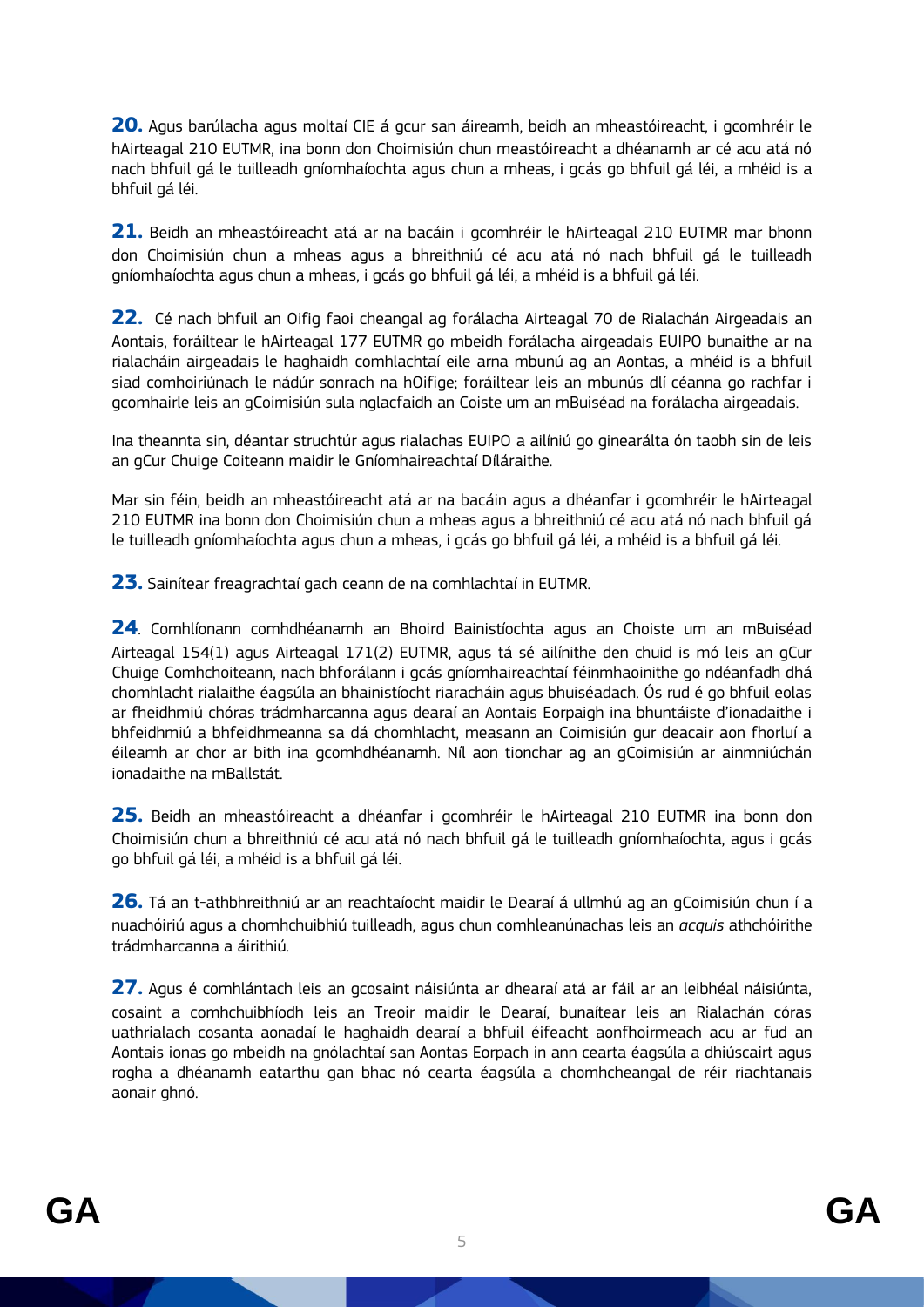Tá an t-athbhreithniú ar an reachtaíocht maidir le Dearaí á ullmhú ag an gCoimisiún chun í a nuachóiriú agus a chomhchuibhiú tuilleadh, agus chun comhleanúnachas leis an *acquis* athchóirithe trádmharcanna a áirithiú. Is é is aidhm don chomhchuibhiú breise atá beartaithe, go háirithe, cothrom iomaíochta níos fearr a chruthú do ghnólachtaí san Aontas Eorpach agus an chomhlántacht agus an idir-inoibritheacht idir an tAontas agus córais náisiúnta dearaí a neartú.

**28.** Is é is aidhm don athchóiriú i leith dearaí feabhas a chur ar dhigitiú nósanna imeachta, agus tuilleadh soiléireachta a chur ar fáil ó thaobh ábhar incháilithe de, maidir le raon feidhme na gceart a thugtar agus a theoranta is a bhíonn siad. Leis an athchóiriú, tugtar aghaidh freisin ar struchtúr na dtáillí agus ar ailíniú breise na rialacha nós imeachta ar leibhéal an Aontais agus ar an leibhéal náisiúnta, agus ar ailíniú breise na rialacha maidir le páirteanna spártha.

**29.** Tá an t-athbhreithniú ar an reachtaíocht maidir le dearaí á ullmhú ag an gCoimisiún chun í a nuashonrú agus a nuachóiriú, agus chun comhleanúnachas leis an *acquis* athchóirithe trádmharcanna a áirithiú.

**30.** Rinneadh dlíthe na mBallstát lena ndéantar foráil maidir le cosaint dearaí ar leibhéal intíre a chomhchuibhiú i bpáirt le Treoir 98/71/CE maidir le cosaint dhlíthiúil dearaí ('an Treoir'). Bhain an comhchuibhiú le príomhghnéithe den dlí substainteach maidir le dearadh gan nósanna imeachta a chumhdach.

Ar bhonn meastóireacht chuimsitheach, tá an t-athbhreithniú ar an reachtaíocht maidir le dearaí á ullmhú ag an gCoimisiún chun í a nuachóiriú agus a chomhchuibhiú tuilleadh, agus chun comhleanúnachas leis an *acquis* athchóirithe trádmharcanna a áirithiú. D'fhonn feabhas a chur ar chothrom na Féinne do ghnólachtaí san Aontas Eorpach agus an chomhlántacht agus an idirinoibritheacht idir an tAontas agus córais náisiúnta dearaí a neartú, ba cheart go gcumhdófaí freisin le tuilleadh comhchuibhithe amach anseo príomhghnéithe na nósanna imeachta mar a áirítear freisin san athchóiriú ar thrádmharcanna a rinneadh le déanaí.

**31.** b) Tá saoirse ag oifigí náisiúnta a dtáillí a shocrú dá réir sin toisc go bhfuil ceannasacht airgeadais acu ina dtaobh. Dá bhrí sin, is beag an acmhainneacht atá ann comhphrionsabail (éigeantacha) maidir le struchtúir táillí a leagan síos, mar a léiríodh go soiléir leis an athchóiriú ar thrádmharcanna a rinneadh le déanaí.

**33.** Ós rud é go bhfuil cosaint i bhfoirm an dearaidh Comhphobail neamhchláraithe ar fáil do gach dearthóir agus do gach gnólacht ar fud an Aontais, níl aon ghá le cosaint chomhthreomhar ar dhearadh neamhchláraithe ar an leibhéal náisiúnta.

**37.** Tugadh sásra isteach in 2016 a bhfuil sé d'aidhm aige carnadh barrachais shuntasaigh a chosc i gcomhthéacs athchóiriú EUTMR (Airteagal 172(8)). Mar sin féin, murab ionann agus an togra ón gCoimisiún nach bhfuair tacaíocht ó na comhreachtóirí, ní chuirtear chun feidhme leis an sásra sin prionsabal an aistrithe uathoibríoch ('an rogha dheireanach') a bhaineann le haon bharrachas struchtúrach substaintiúil a aistriú chuig buiséad an Aontais, rud a bheadh, i dtuairim an Choimisiúin, i gcomhréir leis an Rialachán lenar bunaíodh EUIPO agus le prionsabail ghinearálta na bainistíochta fónta buiséadaí.

Faoi mar atá mínithe ag an gCoimisiún freisin, tugadh isteach leis an athchóiriú ar thrádmharcanna a rinneadh le déanaí in EUTMR critéir atá le cur san áireamh agus leibhéal tháillí EUTM á shocrú (féach Aithris 39 de EUTMR). Ní fhéadfaidh cumhdach costais ach a bheith ina thoisc amháin chun táillí a chinneadh le haghaidh teidil eisiacha CMI ar fud an Aontais. Cé go dtuigtear go bhfuil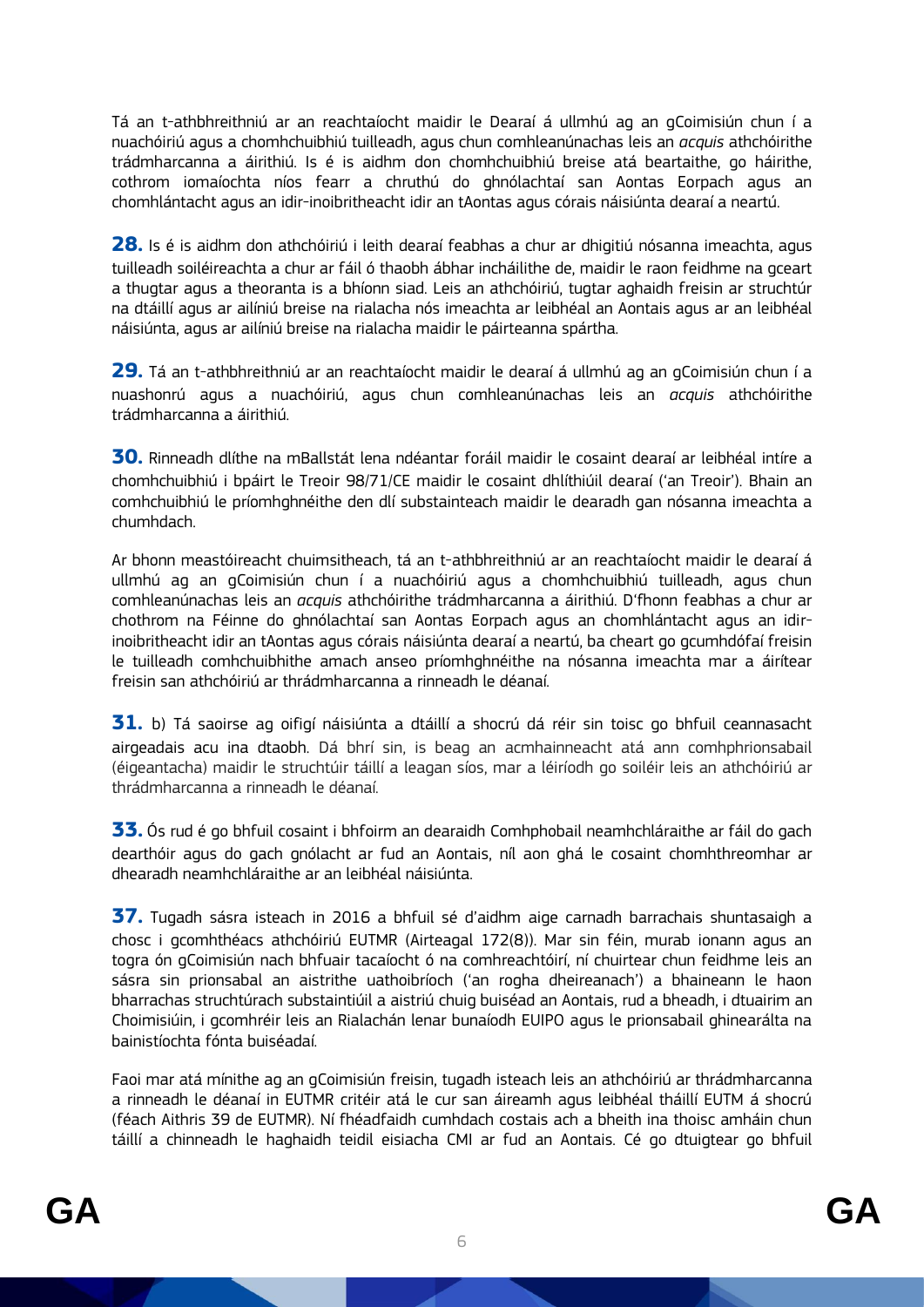tábhacht le trédhearcacht níos fearr maidir le cumhdach costas le bheith in ann éifeachtúlacht EUIPO i dtaobh a chroí-oibríochtaí a mheas, cuirfear tosca eile (amhail luach eacnamaíoch an chirt maoine intleachtúla arna dhámhachtain) san áireamh freisin. Go deimhin, i bhfianaise 'an ríthábhacht a bhaineann le méideanna na dtáillí is iníoctha le EUIPO as feidhmiú chóras trádmharcanna an Aontais Eorpaigh agus an gaol comhlántach atá aige le córais trádmharcanna náisiúnta', mheas na comhreachtóirí gurb iomchuí go dtabharfaí aghaidh ar mhéideanna na dtáillí sa bhun-Rialachán um Thrádmharcanna AE.

**38.** An 10 Eanáir 2022, sheol an Coimisiún agus EUIPO an Ciste um Chearta Maoine Intleachtúla d'Fhiontair Bheaga agus Mheánmhéide (Ciste um Maoin Intleachtúil do FMBanna), a mbeidh buiséad EUR 47 milliún aige don tréimhse 2022-24. Beidh ranníocaíocht EUIPO cothrom le EUR 45 mhilliún ón mbarrachas. Tá an Coimisiún agus EUIPO ag fiosrú cineálacha feithiclí airgeadais eile freisin chun rannchuidiú tuilleadh leis an gCiste um Maoin Intleachtúil d'Fhiontair Bheaga agus Mheánmhéide ó bharrachas 2023.

**39.** Chun cómhaireachtáil chothrom chomhchuí na gcóras trádmharcanna a áirithiú laistigh den Aontas, is gá don leibhéal táillí faoi seach a bheith i gcomhréir le tábhacht eacnamaíoch na gceart maoine ábhartha lena mbaineann agus, dá bhrí sin, ba cheart é a bheith de chineál nach spreagfaí úsáideoirí chun cearta trádmhairc a fháil thar raon feidhme iarbhír a leasanna, i.e. gan é a bheith beartaithe acu ná gan deis a bheith acu iad a úsáid ar fud an Aontais.

**40.** Agus struchtúr agus méid na dtáillí ar thrádmharcanna AE á n-athbhreithniú ag an gCoimisiún, rinne sé breithniú ar an ngá go mbeadh buiséad EUIPO comhardaithe, lena n-áiríodh cumhdach sábháilte ar chostais na hOifige chun a seirbhísí a chur ar fáil, chomh maith le meánmhéid na dtáillí a bheadh iníoctha ar an leibhéal náisiúnta le haghaidh cosaint trádmhairc intíre.

**41.** Mar a d'aithin an reachtóir go sainráite san athchóiriú ar thrádmharcanna a rinneadh le déanaí, ar mhaithe le bainistíocht fhónta airgeadais, ní mór carnadh barrachas suntasach buiséadach ag EUIPO a sheachaint (féach Aithris 38 EUTMR).

Dá bhrí sin, nuair a rinneadh athchóiriú ar EUTMR, rinneadh roinnt leasuithe d'fhonn an fhéidearthacht a laghdú maidir le barrachas a ghiniúint amach anseo.

Leis an athchóiriú ar thrádmharcanna a rinneadh le déanaí cinneadh na critéir atá le cur san áireamh agus leibhéal tháillí EUTM á shocrú (féach Aithris 39 de EUTMR).

Faoi mar a aimsíodh sa Staidéar Max Planck roimhe seo, is saincheist é leibhéal na dtáillí, ina bhfuil raon lánrogha suntasach ag an reachtóir agus d'fhéadfadh sé leasanna dlisteanacha éagsúla a chur san áireamh.

Tar éis laghdú suntasach ar tháillí EUTM cheana féin in 2005 agus 2009, tháinig laghdú suntasach eile as athchóiriú 2015 ar EUTMR, rud a d'fhág go raibh cosaint trádmharcanna AE antarraingteach agus an-iomaíoch ó thaobh costas de (€ 850 le haghaidh iarratas EUTM).

**42.** Faoi mar a d'fhoráil an reachtóir in EUTMR (Aithris 36), tá ualaí méadaithe airgeadais ar lároifigí maoine tionsclaíche agus ar údaráis eile na mBallstát mar thoradh ar bhunú chóras trádmharcanna an Aontais Eorpaigh. Measadh, dá bhrí sin, gurbh iomchuí a áirithiú go bhfritháireoidh EUIPO cuid de na costais arna dtabhú ag na Ballstáit as an ról atá acu chun feidhmiú rianúil chóras trádmharcanna an Aontais Eorpaigh a áirithiú, gan easnamh buiséadach a chruthú don Oifig.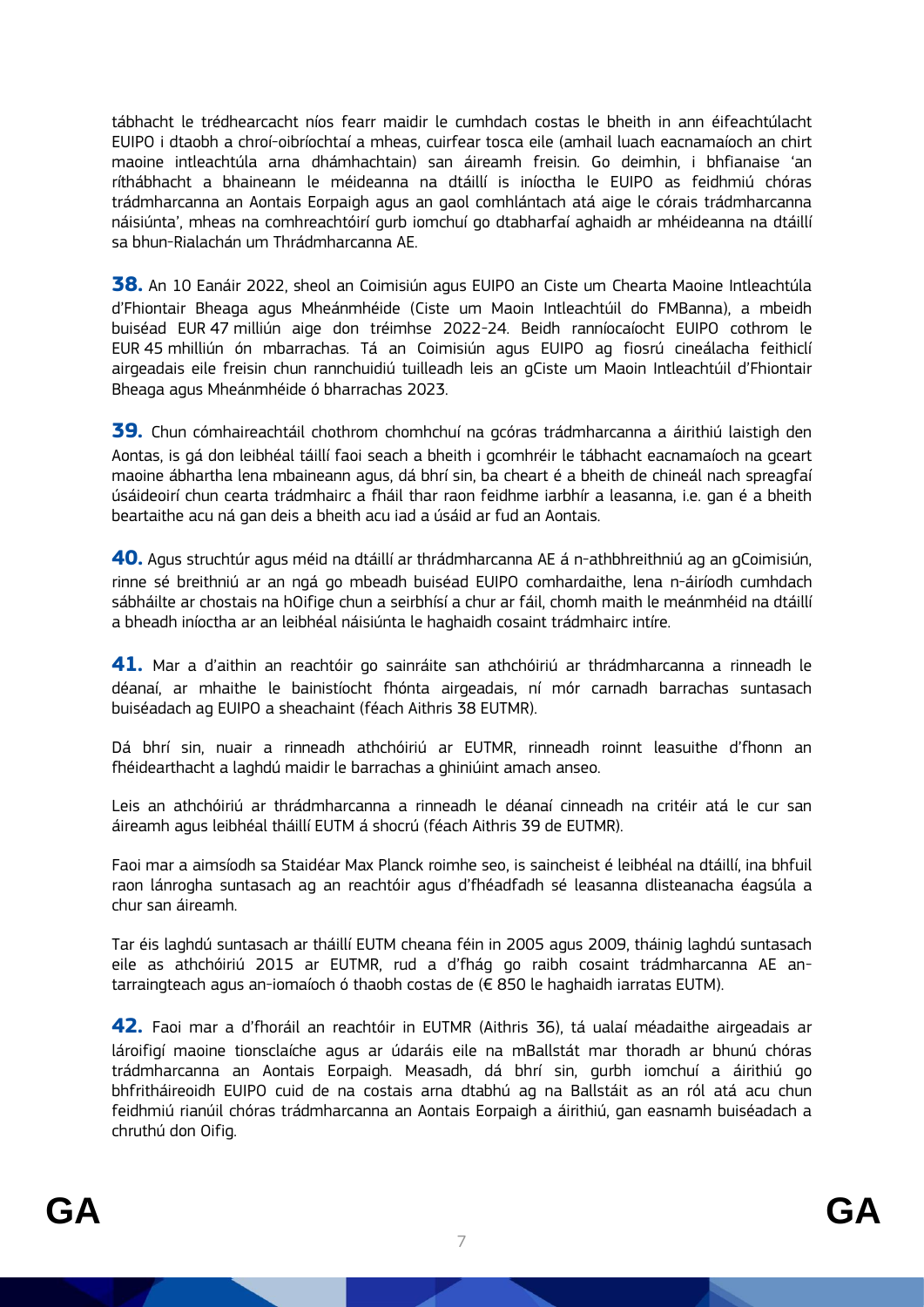**Freagra coiteann ar mhír 43 go mír 44.** Leag an reachtóir síos an córas fritháirimh in Airteagal 172(4) go (7) EUTMR. Mheas an reachtóir go bhfuil na heochairtháscairí feidhmíochta a leagtar amach in Airteagal 172(5) cóir, cothromasach agus ábhartha. Is faoina gceannasacht airgeadais náisiúnta a thagann úsáid na méideanna fritháirimh ag na Ballstáit.

Mar sin féin, beidh an mheastóireacht atá ar na bacáin agus a dhéanfar i gcomhréir le hAirteagal 210 EUTMR ina bonn don Choimisiún chun a mheas agus a bhreithniú cé acu atá nó nach bhfuil gá le tuilleadh gníomhaíochta agus chun a mheas, i gcás go bhfuil gá léi, a mhéid is a bhfuil gá léi.

**45.** De réir na foclaíochta in Airteagal 172(4) EUTMR, measann an reachtóir gur 'táscairí córa, cothromasacha agus ábhartha' iad na heochairtháscairí feidhmíochta a leagtar síos i bpointe (a) go pointe (d) den fhoráil sin. Ina theannta sin, le bunú agus dearadh an tsásra fritháirimh in Airteagal 172, b'éigean ceannasacht airgeadais na mBallstát a chur san áireamh, rud a léiríonn nach bhfuil ach cuid de lároifigí maoine tionsclaíche na mBallstát neamhspleách ó thaobh airgeadais de óna mbuiséad ginearálta náisiúnta.

Freagra ar Bhosca 2 –Ní sonrach, intomhaiste, indéanta, réalaíoch agus faoi cheangal ama (SMART) é an measúnú ar eochairtháscairí feidhmíochta maidir leis na méideanna fritháirimh a dháileadh

(1) Mheas an reachtóir go raibh líon bliantúil na n-iarratas ar thrádmharcanna AE i ngach Ballstát ábhartha mar léiriú ar 'éacht' lároifigí maoine tionsclaíche na mBallstát maidir le glacadh na cosanta ar thrádmharcanna AE a chur chun cinn trí sholáthar na faisnéise dá dtagraítear in Airteagal 172(4)(b) de EUTMR.

(2) Mheas an reachtóir go raibh líon bliantúil na n-iarratas ar thrádmharcanna náisiúnta i ngach Ballstát comhghaolaithe leis na costais arna nginiúint ag córas trádmharcanna AE mar go gcuireann dlí trádmharcanna náisiúnta roinnt lároifigí maoine tionsclaíche de chuid na mBallstát oibleagáid ar na hoifigí sin scrúdú *ex officio* a dhéanamh ar fhorais choibhneasta le haghaidh diúltaithe i bhfoirm neamhréireacht ceart roimhe sin, lena n-áirítear iarratais agus clárúcháin roimhe sin ar thrádmharcanna AE.

(3) Mheas an reachtóir go raibh líon bliantúil na gcásanna a tugadh os comhair na gcúirteanna um thrádmharcanna AE a d'ainmnigh gach Ballstát ábhartha mar léiriú ar 'an costas' a bhí i gceist ag údaráis náisiúnta maidir le rannchuidiú le forfheidhmiú trádmharcanna AE dá dtagraítear in Airteagal 172(4)(c) EUTMR.

(4) Mheas an reachtóir go raibh líon bliantúil na bhfreasúraí agus na n-iarratas ar dhearbhú neamhbhailíochta a chuir dílseánaigh trádmharcanna AE isteach i ngach Ballstát ábhartha mar léiriú ar na costais bhreise arna dtabhú ag lároifigí maoine tionsclaíche na mBallstát as an ról atá acu i bhfeidhmiú rianúil an chórais trádmharcanna AE a áirithiú.

**47.** San athchóiriú ar an Sainaithint Gheografach (GI) atá ar na bacáin, is é is aidhm leis an réimse iomlán earraí mar a liostaítear iad faoi Chaibidlí na hainmníochta comhcheangailte 1 go dtí 23, go huile, a bunaíodh le [Rialachán \(CEE\) Uimh. 2658/87 ón gComhairle a chumhdach.](https://eur-lex.europa.eu/legal-content/EN/TXT/?uri=CELEX:31987R2658)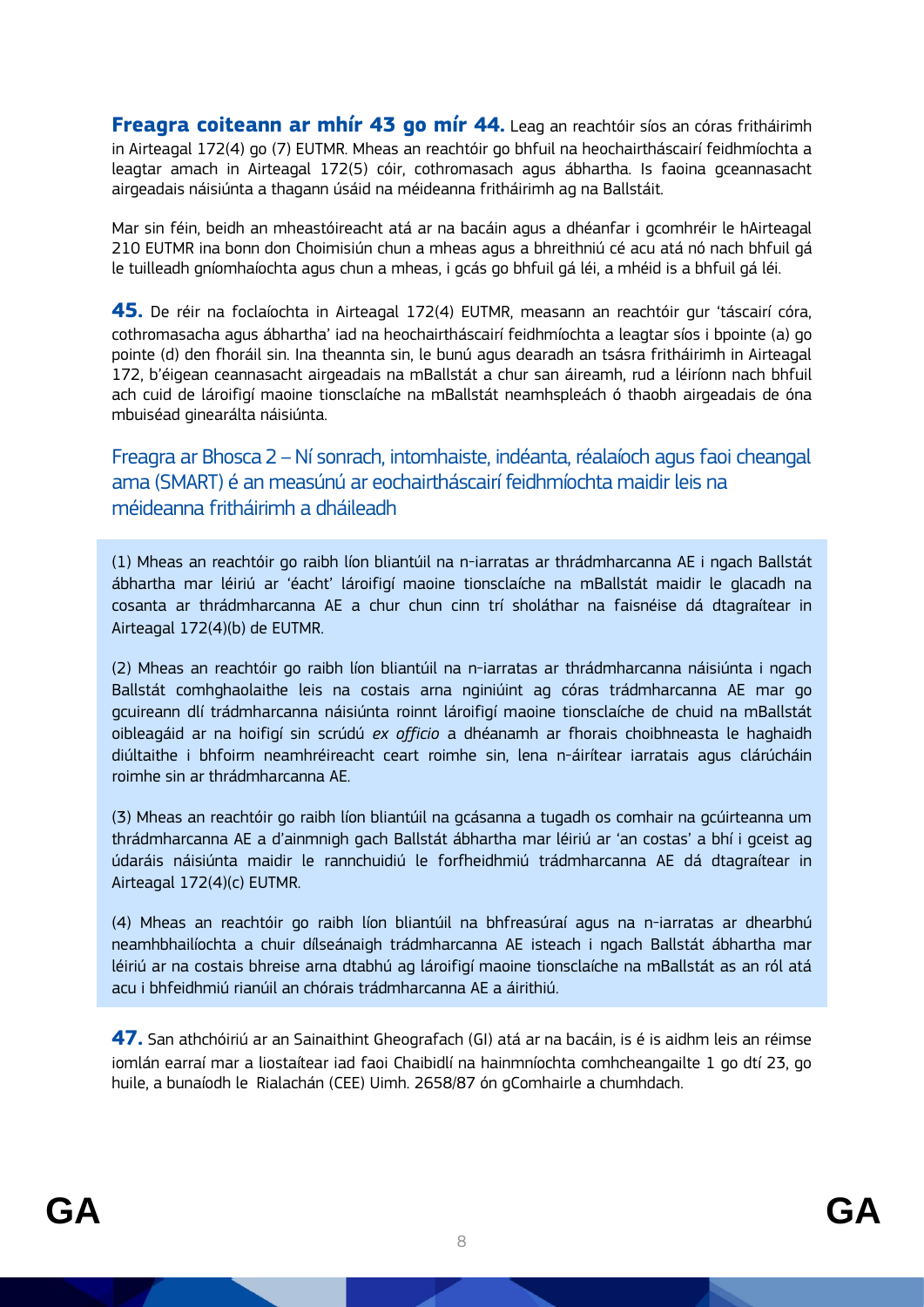Tá sé mar aidhm ag an gCoimisiún togra a ullmhú le haghaidh córas cosanta uile-Aontais le haghaidh tásca geografacha táirgí ceardaíochta agus tionsclaíocha (táirgí neamhthalmhaíochta) a chur chun feidhme sa dara ráithe de 2022.

**51**. An ceanglas go mbeadh ionadaithe gairmiúla i dteideal ionadaíocht a dhéanamh ar dhaoine nádúrtha nó dlítheanacha maidir le hábhair trádmhairc nó dearaí os comhair oifig lárnach maoine tionsclaíche Ballstáit de bhun Airteagal 120(2)(c) EUTMR agus Airteagal 78(4)(c) CDR, is é is cúis leis sin nach ann do chur síos aonfhoirmeach sainithe go soiléir ar an ngairm atá ann sna Ballstáit.

**54.** Leagadh síos creat sonrach in Airteagal 152 EUTMR do EUIPO (i gcomhlíonadh a chúraim chomhfhreagraigh de bhun Airteagal 151(1)(c) EUTMR) chun coinbhéirseacht cleachtas agus uirlisí i réimsí na dtrádmharcanna agus na ndearaí a chur chun cinn, i gcomhar leis na lároifigí maoine intleachtúla sna Ballstáit.

**55.** Ina theannta sin, de réir Airteagal 152(5) EUTMR, ní bheidh tacaíocht airgeadais EUIPO do thionscadail chomhair ábhartha níos mó ná 15 % d'ioncam bliantúil EUIPO.

**62.** Leis an athchóiriú ar thásca geografacha atá ar na bacáin, dírítear ar nósanna imeachta a ailíniú le haghaidh gach earnáil tásca geografacha atá ann cheana, lena n-áirítear maidir le húsáid éigeantach eAmbrosia an Aontais le haghaidh gach iarratais.

**65.** Tá an Coimisiún ar an eolas faoi na moilleanna a bhaineann le hiarratais tásca geografacha a fhormheas i ngeall ar an iliomad tosca a shainaithin Cúirt Iniúchóirí na hEorpa. Tá sé ar intinn ag an gCoimisiún aghaidh a thabhairt ar an tsaincheist sin san athchóiriú ar thásca geografacha, atá ar na bacáin, chun feabhas a chur ar fhreagrúlacht fhoriomlán agus ar láimhseáil thráthúil na n-iarratas ar thásca gheografacha.

**Freagra coiteann ón gCoimisiún ar mhíreanna 66 agus 67.** Leagtar amach rialacha mionsonraithe áirithe maidir le forfheidhmiú tásca geografacha, rialacha mionsonraithe lena dtugtar aghaidh ar shainiúlachtaí earnálacha áirithe i bhforeachtaíocht in earnáil an fhíona agus na ndeochanna biotáilleacha $^1$ . San athchóiriú ar thásca geografacha, atá ar na bacáin, tá sé beartaithe ag an gCoimisiún cur le éifeachtacht agus le caighdeánú rialuithe agus an fhorfheidhmithe i dtaobh tásca geografacha agus aghaidh a thabhairt ar riachtanais shonracha TGanna.

**68.** Tháinig Rialachán (AE) 2017/625 i bhfeidhm an 14 Nollaig 2019. Comhlánaíodh an Rialachán in 2019 agus in 2020 le roinnt gníomhartha tarmligthe agus cur chun feidhme ina sonraítear mionsonraí maidir le gach gné den slabhra agraibhia ag a bhfuil feidhm ag an Rialachán. Dhírigh na

-

<sup>1</sup> Rialachán Chur Chun Feidhme an Choimisiúin (AE) 2019/34, lena leagtar síos rialacha maidir le cur i bhfeidhm Rialachán (AE) Uimh. 1308/2013 ó Pharlaimint na hEorpa agus ón gComhairle maidir le hiarratais ar chosaint ar ainmniúchán tionscnaimh, tásca geografacha agus téarmaí traidisiúnta in earnáil an fhíona, an nós imeachta agóide, leasuithe ar shonraíochtaí táirgí, clár na n-ainmneacha cosanta, cealú cosanta agus úsáid siombailí, agus cur i bhfeidhm Rialachán (AE) Uimh. 1306/2013 ó Pharlaimint na hEorpa agus ón gComhairle maidir le córas iomchuí seiceálacha, 17.10.2018

Rialachán Cur Chun Feidhme (AE) 2021/1236 ón gCoimisiún, lena leagtar síos rialacha maidir le cur i bhfeidhm Rialachán (AE) 2019/787 ó Pharlaimint na hEorpa agus ón gComhairle a bhaineann le hiarratais ar chlárú tásc geografach deochanna biotáille, leis an nós imeachta freasúra, le leasuithe ar shonraíochtaí táirgí, leis an gclárú a chealú, le siombail a úsáid agus le rialú, 12.5.2021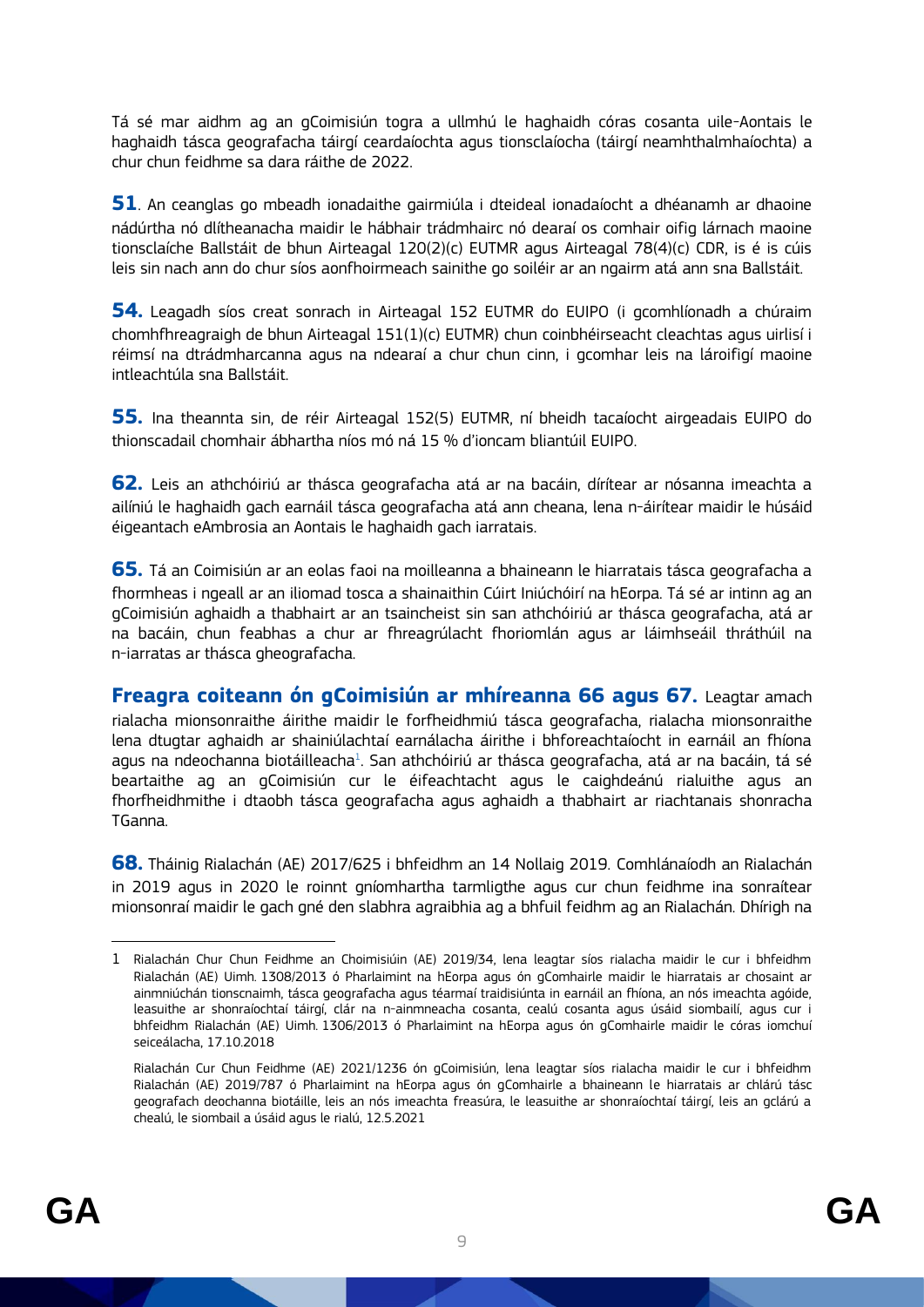chéad sheimineáir um Oiliúint Níos Fearr le haghaidh Bia Níos Sábháilte (BTSF) in 2020 agus in 2021 (le roinnt cur isteach mar gheall ar phaindéim Covid-19) chun eolas a scaipeadh ar na gnéithe nua cothrománacha sa Rialachán.

**71.** Aontaíonn an Coimisiún gur cheart creat fónta forfheidhmiúcháin AE a bheith ag an Aontas i dtaobh CMI chun freastal ar na riachtanais sin.

**72.** D'éirigh le IPRED comhfhogasú a dhéanamh ar dhlíthe náisiúnta maidir le cearta maoine intleachtúla a fhorfheidhmiú<sup>2</sup>. Leis an Treoir, ní dhéantar foráil ach maidir le comhchuibhiú íosta agus ceadaítear do na Ballstáit bearta a ghlacadh atá níos fabhraí do shealbhóirí cirt. Chomh maith leis sin, tá roinnt dá forálacha roghnach agus féadfaidh cúirteanna náisiúnta léirmhínithe éagsúla a sholáthar (laistigh de theorainneacha na solúbthachta a cheadaítear leis an Treoir).

Bhí [Treoir 2017 maidir le gnéithe áirithe de IPRED](https://ec.europa.eu/docsroom/documents/26582)<sup>3</sup> dírithe ar léirmhíniú agus ar chur i bhfeidhm níos comhsheasmhaí agus níos éifeachtaí a chur chun cinn agus tá curtha le cothrom na Féinne dá bharr.

**73.** Mar a léirítear sa Phlean Gníomhaíochta um Maoin Intleachtúil, leanann an Coimisiún de dhlúthfhaireachán a dhéanamh ar chur i bhfeidhm na Treorach maidir le CMInna a fhorfheidhmiú chun sásamh breithiúnach éifeachtach cothrom a áirithiú. Oibríonn sé i gcomhar leis na Ballstáit agus leis na geallsealbhóirí chun éifeacht a thabhairt don treoir ón gCoimisiún in 2017. Ina theannta sin, tá staidéar leantach á bheartú ag an gCoimisiún maidir le cur i bhfeidhm na Treorach maidir le cearta maoine intleachtúla a fhorfheidhmiú.

**74.** Ba cheart a thabhairt faoi deara, murab ionann agus an Treoir maidir le Ríomhthráchtáil agus an togra le haghaidh an Achta um Sheirbhísí Digiteacha (DSA), nach bhforáiltear sa Treoir maidir le cearta maoine intleachtúla a fhorfheidhmiú d'fhorálacha substainteacha maidir le dliteanas sáraitheoirí/idirghabhálaithe ná maidir le díolúintí ina leith. Leis an Treoir maidir le cearta maoine intleachtúla a fhorfheidhmiú, comhchuibhítear nósanna imeachta riaracháin agus sibhialta mar aon le bearta ceartaitheacha agus dá bhrí sin is difriúil ó bhun an aidhm rialála lena mbaineann.

Déanann an Gníomh um Sheirbhísí Digiteacha (atá beartaithe) ceangal idir oibleagáidí soláthraithe éagsúla seirbhísí idirghabhálacha ar líne lena ról, a méid agus a dtionchar ar an éiceachóras ar líne. Tá oibleagáidí substainteacha áirithe teoranta d'ardáin an-mhór ar líne amháin, a bhfuil ról lárnach, sistéamach acu anois mar gheall ar a rochtain, chun an díospóireacht phoiblí agus idirbhearta eacnamaíocha a éascú.

Tá staidéar leantach á bheartú ag an gCoimisiún maidir le cur i bhfeidhm na Treorach maidir le cearta maoine intleachtúla a fhorfheidhmiú.

**78.** Aithníonn an Coimisiún nach sainmhínítear le Rialachán (AE) 608/2013 'earraí de chineál neamhthráchtála', rud a fhágann go bhfágtar faoi na Ballstáit é a léirmhíniú. Sainmhínítear le dlí

<sup>1</sup> 2 SWD(2017) 431 final, Doiciméad Inmheánach Oibre de chuid an Choimisiúin, Meastóireacht, a ghabhann leis an doiciméad, COM(2017) 708 final, Teachtaireacht ón gCoimisiún maidir le Treoir i ndáil le gnéithe áirithe de Threoir 2004/48/CE ó Pharlaimint na hEorpa agus ón gComhairle maidir le cearta maoine intleachtúla a fhorfheidhmiú, 29.11.2017

<sup>3</sup> COM(2017) 708 final, Teachtaireacht ón gCoimisiún: Treoraíocht maidir le gnéithe áirithe Threoir 2004/48/CE ó Pharlaimint na hEorpa agus ón gComhairle maidir le cearta maoine intleachtúla a fhorfheidhmiú, 29.11.2017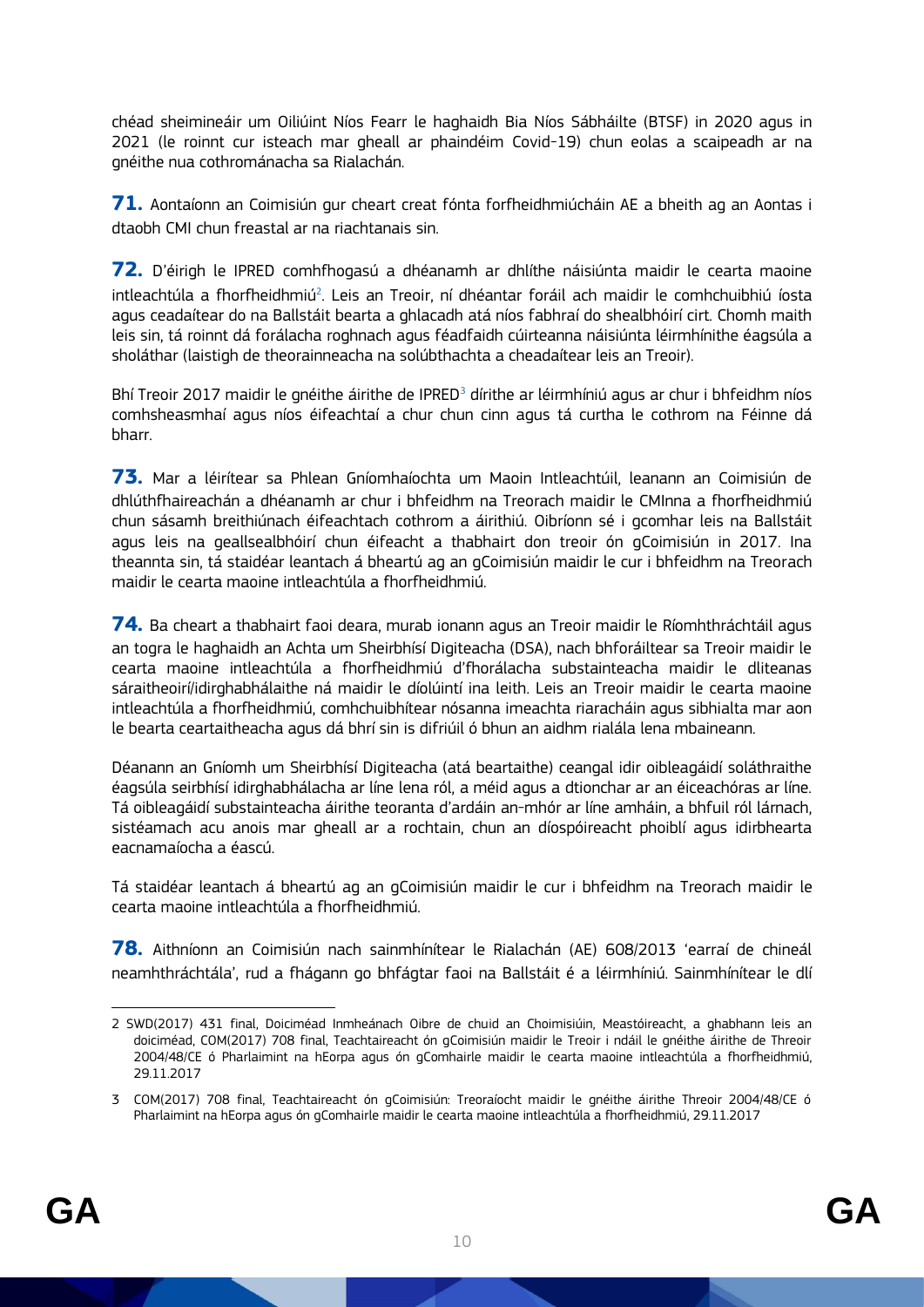substainteach maoine intleachtúla maidir le trádmharcanna nach féidir sárú a dhéanamh ach amháin i gcás ina n-úsáidtear an marc cosanta 'i gcúrsa trádála', ní hamhlaidh atá i gcás ítimí i mbagáiste pearsanta taistealaithe mura bhfuil sé beartaithe iad a úsáid ach amháin d'úsáid phríobháideach neamhthráchtála. Níl aon léirmhíniú breise sa dlí substainteach maoine intleachtúla ar cad is brí le húsáid 'i gcúrsa trádála', agus ní shainítear ar leibhéal idirnáisiúnta an méid is féidir a mheas mar úsáid neamhthráchtála.

Mar sin féin, níor thuairiscigh na Ballstáit aon deacracht ar leith sa léirmhíniú ar choincheap na húsáide 'neamhthráchtála' i gcás earraí i mbagáiste pearsanta, ná i gcur chun feidhme an Airteagail arna lua sa Rialachán.

**79.** Aithníonn an Coimisiún nach ann faoi láthair do chreat foirmiúil AE maidir le bainistiú riosca CMI nó straitéis rialaithe CMI. Mar sin féin, tá faisnéis faoi riosca roinnte cheana féin faoin gCreat Comhchoiteann Bainistíochta Riosca (CRMS).

Aontaíonn an Coimisiún gur féidir feabhas a chur ar an straitéis bainistithe agus rialaithe riosca le haghaidh custam CMInna a fhorfheidhmiú. I bPlean Gníomhaíochta Custaim an Aontais chun dul i ngleic le sáruithe ar CMI sna blianta ó 2018 go 2022, tá gníomhaíocht shonrach ann cheana féin arb é is cuspóir di bainistiú riosca CMI a neartú. Sa chomhthéacs sin, chuir an Coimisiún tús le straitéis rialaithe bunaithe ar bhainistíocht chomhchoiteann riosca a fhorbairt.

**81.** Aontaíonn an Coimisiún go bhfuil an sainmhíniú reatha ar choinsíneachtaí beaga i Rialachán 608/2013 i mbaol mar gheall ar an méadú atá tagtha ar mhéideanna na ríomhthráchtála. Tá athbhreithniú á dhéanamh ag an gCoimisiún, dá bhrí sin, ar thairseacha an nós imeachta maidir le coinsíneachtaí beaga (trí ghníomh tarmligthe ar an gcéad dul síos dá bhforáiltear i Rialachán 608/2013). D'fhéadfaí, dá bhrí sin, méid níos airde earraí a scriosadh le haghaidh gach coinneála a dhéantar faoin nós imeachta maidir le coinsíneachtaí beaga.

**82.** Aithníonn an Coimisiún go n-úsáideann Ballstát amháin nós imeachta sonrach um urghabháil in ionad an nós imeachta maidir le coinsíneachtaí beaga a shainítear i Rialachán 608/2013. Is ionann é, áfach, agus nós imeachta coiriúil atá bunaithe freisin ar chumhacht idirbhirt a shainítear leis an gcód custaim náisiúnta lena mbaineann agus, dá bhrí sin, a bhaineann go sonrach leis na hinniúlachtaí náisiúnta a thugtar do na húdaráis chustaim sna Ballstáit sin. Dá dtabharfaí an inniúlacht sin do na húdaráis chustaim uile ar leibhéal an Aontais, d'fhéadfaí úsáid nós imeachta comhchosúil ag na Ballstáit uile a fhiosrú.

**83.** Aithníonn an Coimisiún go dtugtar rogha le Rialachán 608/2013 do na húdaráis náisiúnta chustaim a iarraidh nó gan a iarraidh ar an sealbhóir cirt aisíoc a dhéanamh ar na costais a thabhaíonn coinneáil agus scriosadh na n-earraí a bhfuil amhras fúthu go sáraíonn siad CMI. Measann an Coimisiún gur inniúlacht lánroghnach de chuid na mBallstát é an cur chuige is éifeachtúla a roghnú.

**84.** Aontaíonn an Coimisiún nach gá go mbeadh na saoráidí díothúcháin chun earraí áirithe a scriosadh ar fáil i ngach Ballstát, cé go bhforáiltear le Rialachán 608/2013 (Airteagal 25(2)) don fhéidearthacht earraí a scriosadh i mBallstáit eile.

Aithníonn an Coimisiún go maoinítear an buiséad le haghaidh scriosta agus stórála sna Stáit Aontaithe leis na fíneálacha a ghearrtar ar dhéantóirí coire: íoctar na costais a bhaineann le stóráil agus scriosadh earraí góchumtha trí Chiste Forghéillte na Roinne Státchiste. I gcásanna áirithe, d'aontaigh páirtithe eile amhail na meariompróirí freagracht a ghlacadh as costais a bhaineann le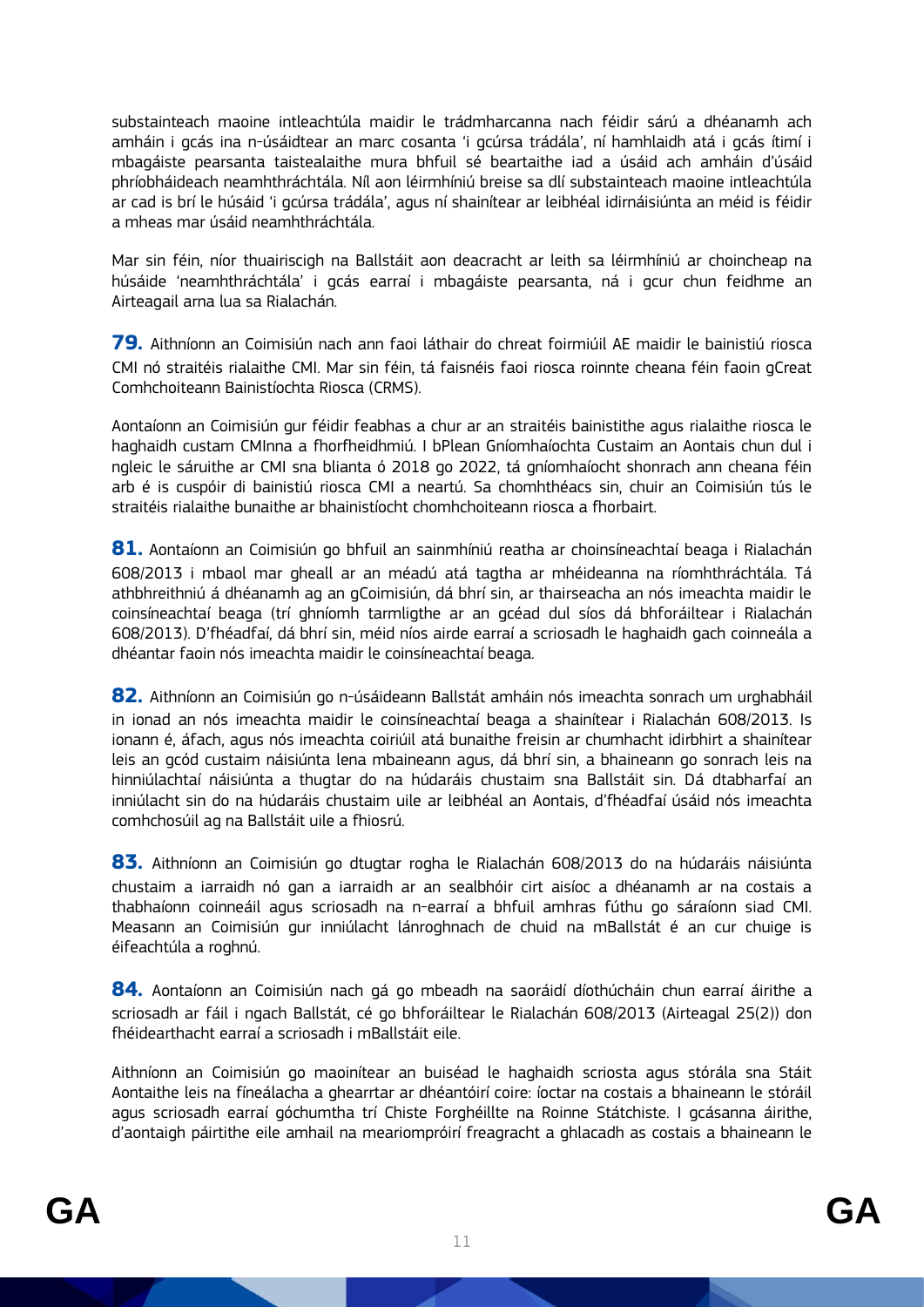scriosadh earraí góchumtha amhrasta. Dá dtabharfaí isteach córas den chineál sin san Aontas, ní hamháin go mbeadh fíneálacha ar fud an Aontais ag teastáil maidir le trádáil in earraí a sháraíonn CMInna, ach bheadh sainiúlachtaí ann freisin amhail forghéilleadh sócmhainní is infheidhme faoi chóras na Stát Aontaithe. Bheadh gá le réamh-mheasúnú chun córas inchomparáide a thabhairt isteach ar leibhéal an Aontais.

**87.** Maidir le dlíthe substainteacha maoine intleachtúla, mhol an Coimisiún faoi dhó – in 2003 agus in 2005 – an dlí coiriúil substainteach a bhaineann le maoin intleachtúil a chomhchuibhiú, ach níorbh fhéidir teacht ar chomhaontú maidir le téacs. Sna Conclúidí ón gComhairle maidir le maoin intleachtúil an 18 Meitheamh 2021, mheas an Chomhairle 'gur gá machnamh a spreagadh maidir le sáruithe coiriúla ar chearta maoine intleachtúla a chosc agus a chomhrac […], agus an bhaint atá acu sin le coireacht idirnáisiúnta eacnamaíoch agus airgeadais […], lena n-áirítear maidir leis an ngá a d'fhéadfadh a bheith ann chun breithniú a dhéanamh ar dhifríochtaí dlíthiúla atá ann cheana idir creataí dlí choiriúil na mBallstát, ar bhearnaí coiriúla agus ionchúisimh a d'fhéadfadh a bheith ann, agus ar bhacainní dlíthiúla agus praiticiúla ar chomhar trasteorann laistigh den Aontas'.

Faoi láthair, tá an Coimisiún ag plé leis na Ballstáit na pionóis chustaim, na dlíthe custaim náisiúnta dá bhforáiltear i gcás ina mainníonn sealbhóir na n-earraí nó an dearbhóir an reachtaíocht chustaim a chomhlíonadh.

**88.** Aithníonn an Coimisiún na cleachtais éagsúla atá ag na Ballstáit maidir le coinneáil a thuairisciú in COPIS (córas faisnéise frith-ghóchumtha agus frithphíoráideachta uile-Aontais) (sprioc-amanna éagsúla). Ós rud é gur bunachar sonraí chun críocha staidrimh é COPIS, níl aon iarmhairt ag an dibhéirseacht sin ó thaobh bainistiú riosca de. Tuigeann an Coimisiún, áfach, go gcabhródh cur chuige níos coitinne chun an tuairisciú a ullmhú ar leibhéal an Aontais. Dá bhrí sin, leanfaidh an Coimisiún dá iarrachtaí leis na Ballstáit ionas go gcloífear le cleachtas coiteann tuairiscithe ó thaobh sprioc-ama de. Féadfar aghaidh a thabhairt air sin freisin i gcomhthéacs an chleachtaidh meastóireachta a dhéanfar ar chur chun feidhme Rialachán 608/2013.

**89.** Tá an Coimisiún ar aon dul leis an mbarúil ó Chúirt Iniúchóirí na hEorpa nach mbaineann na Ballstáit leas iomlán as an bhféidearthacht a chuirtear ar fáil leis an gcomhéadan comhroinnte idir COPIS agus AFIS (Córas Faisnéise Frith-Chalaoise OLAF).

**90.** Leanann an Coimisiún de bheith ag iarraidh forálacha maidir le cúnamh riaracháin frithpháirteach a chur san áireamh, lena ndéanfaí foráil maidir le féidearthacht faisnéis a mhalartú, sna comhaontuithe trádála déthaobhacha a dhéanann sé a chaibidliú thar ceann an Aontais.

**92.** a) Tá an bharúil chéanna tugtha ag an gCoimisiún agus atá ag Cúirt Iniúchóirí na hEorpa. Tabharfar aghaidh ar cheist na dtairseach maidir le hidirghabháil chustaim sa mheastóireacht ar chur chun feidhme Rialachán 608/2013.

b) Aontaíonn an Coimisiún nach bhfuil sé i gcomhréir le ceanglais Rialachán 608/2013. Tá sé ar intinn ag an gCoimisiún béim a leagan ar oibleagáidí na mBallstát le linn an bhabhta reatha de chuairteanna tacaíochta maidir le cur chun feidhme Rialachán 608/2013 sna 27 mBallstát agus faoi chuimsiú ghrúpa na saineolaithe custaim – an roinn CMI.

c) Tugann an Coimisiún dá aire agus is oth leis nach gcuireann roinnt Ballstát na sonraí isteach in CIS+.

d) Féach an freagra ón gCoimisiún ar mhír 88.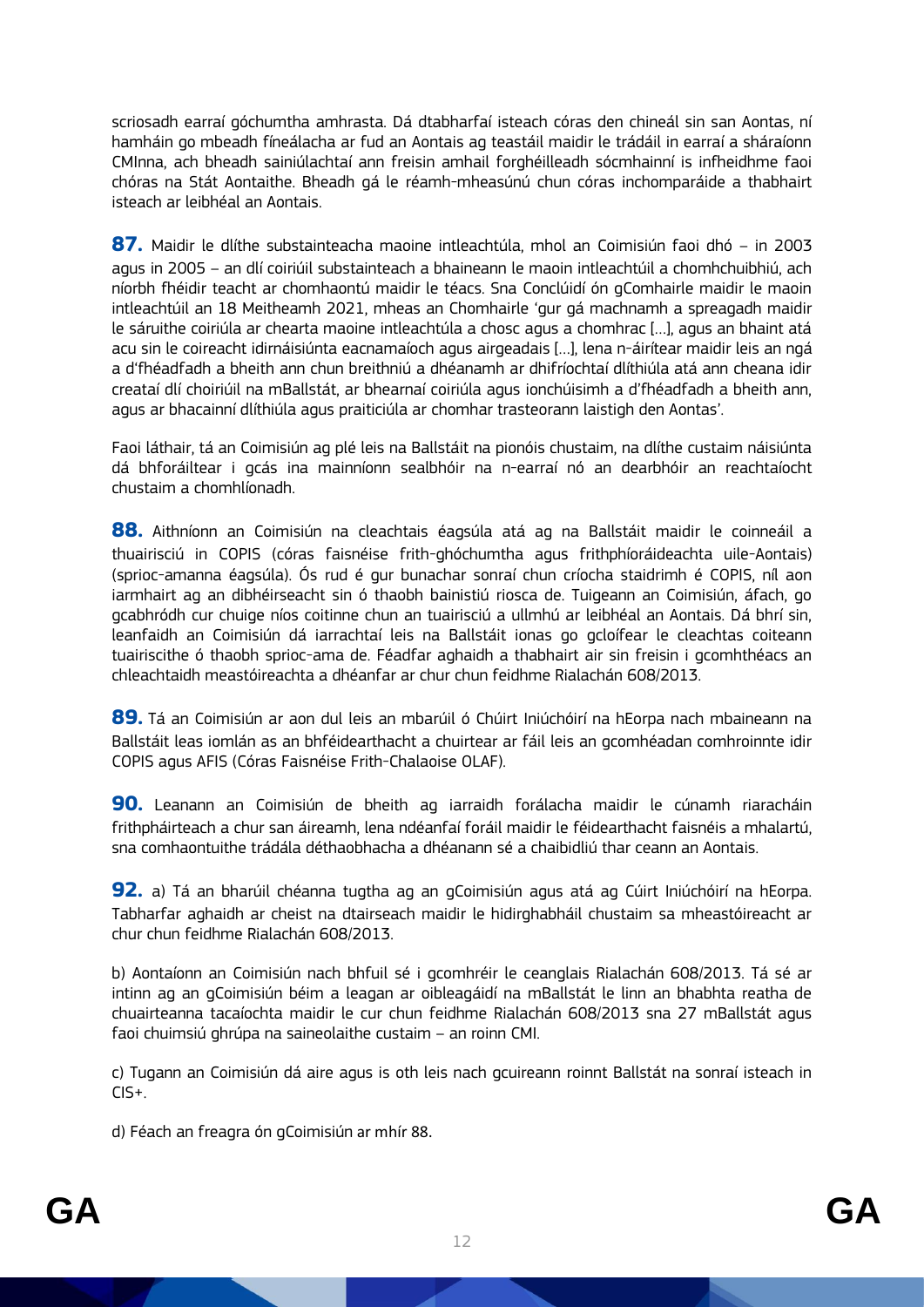**93.** Tá straitéis rialaithe atá bunaithe ar bhainistiú riosca CMI á hullmhú ag an gCoimisiún faoi láthair, agus ba cheart go gcuideodh an straitéis sin le rialuithe custaim a fheabhsú sna Ballstáit uile.

### <span id="page-13-0"></span>CONCLÚIDÍ AGUS MOLTAÍ (míreanna 94-101)

#### **Freagraí ón gCoimisiún:**

**95.** Tá an t-athbhreithniú ar an reachtaíocht dearaí á ullmhú ag an gCoimisiún chun í a nuachóiriú agus a chomhchuibhiú tuilleadh. D'fhonn feabhas a chur ar chothrom na Féinne do ghnólachtaí san Aontas Eorpach agus an chomhlántacht agus an idir-inoibritheacht idir an tAontas agus córais náisiúnta dearaí a neartú, ba cheart go gcumhdófaí freisin le tuilleadh comhchuibhithe amach anseo príomhghnéithe na nósanna imeachta mar a áirítear freisin san athchóiriú ar thrádmharcanna a rinneadh le déanaí.

Oibríonn an Coimisiún freisin ar thogra maidir le córas cosanta AE le haghaidh tásca geografacha táirgí ceardaíochta agus tionsclaíocha (ar a dtugtar táirgí neamhthalmhaíochta).

**96.** Tá cleachtadh meastóireachta ar Rialachán 608/2013 á bheartú ag an gCoimisiún ina ndéanfaidh sé measúnú - i measc nithe eile - ar an ngá atá le hathbhreithniú a dhéanamh ar ghnéithe áirithe den Rialachán, amhail sainmhíniú ar choinsíneachtaí beaga agus tairseacha idirghabhála a thabhairt isteach maidir leis an bhforfheidhmiú custaim ar CMI. Ina theannta sin, tá straitéis riosca CMI á hullmhú ag an gCoimisiún faoi láthair.

#### <span id="page-13-1"></span>**Moladh 1 – Creataí rialála CMI an Aontais a chomhlánú agus a nuashonrú**

a) Glacann an Coimisiún leis na moltaí. Tá sé mar aidhm ag an gCoimisiún togra a ullmhú le haghaidh córas cosanta uile-Aontais le haghaidh tásca geografacha táirgí ceardaíochta agus tionsclaíocha (táirgí neamhthalmhaíochta) a chur chun feidhme sa dara ráithe de 2022. Mar sin féin, ní féidir leis an gCoimisiún, ag an gcéim seo, gealltanais a thabhairt maidir le hábhar na dtograí reachtacha a bheidh ann amach anseo.

b) Glacann an Coimisiún leis an moladh. Is é is aidhm don athbhreithniú a dhéanfar go luath ar reachtaíocht an Aontais maidir le cosaint dearaí raon feidhme na gceart dearaí a ailíniú leis an athchóiriú ar thrádmharcanna AE le go gcuimseofar freisin earraí dearaidh góchumtha atá ar idirthuras san Aontas. Mar sin féin, ní féidir leis an gCoimisiún, ag an gcéim seo, gealltanais a thabhairt maidir le hábhar na dtograí reachtacha a bheidh ann amach anseo.

Glacann an Coimisiún leis an moladh i ndáil le tairseach idirghabhála a thabhairt isteach maidir le forfheidhmiú CMI na n-údarás custaim. Tabharfar aghaidh air sin i gcleachtadh meastóireachta Rialachán (CE) Uimh. 608/2013, lena n-áireofar comhairliúchán leis na geallsealbhóirí príobháideacha, arb iadsan is mó lena mbaineann sainiú na dtairseach sin.

Glacann an Coimisiún leis an moladh maidir le méadú an tsainmhínithe ar choinsíneacht bheag. Mar gheall ar an méadú forleathan ar líon bheartáin na gcúiréirí poist agus na mearchúiréirí, d'fhéadfadh oiriúnú ar an sainmhíniú a bheith ag teastáil chun go n-éascófar forfheidhmiú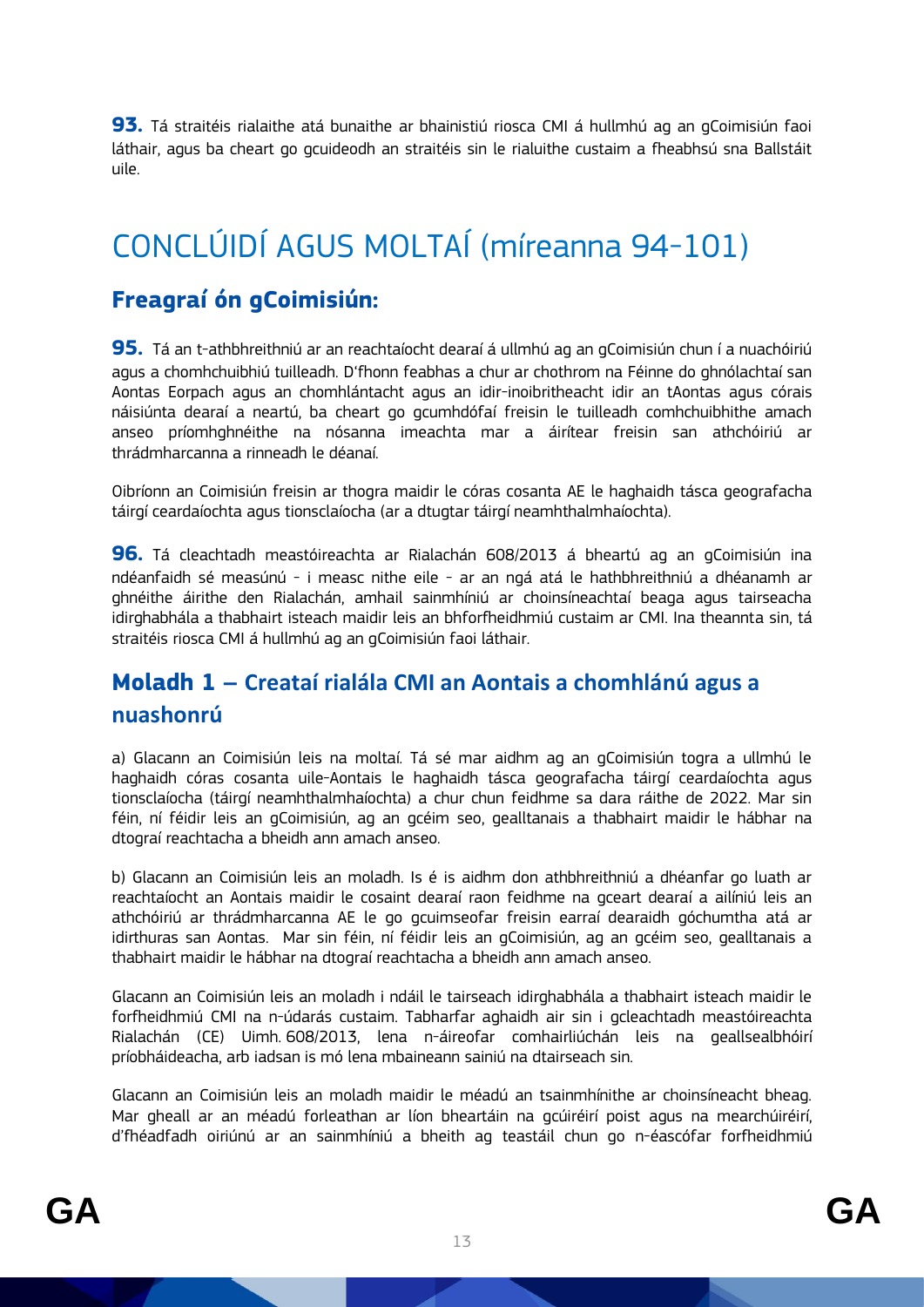éifeachtúil ag na húdaráis chustaim. Ar an gcéad dul síos, tá an Coimisiún ag cuimhneamh ar athbhreithniú a dhéanamh ar thairseacha an nós imeachta maidir le coinsíneachtaí beaga (trí ghníomh tarmligthe a mholadh mar a fhoráiltear i Rialachán 608/2013). Le feidhmiú meastóireachta Rialachán 608/2013 tabharfar aghaidh freisin ar cé acu an bhfuil nó nach bhfuil gá le hathbhreithniú níos doimhne a dhéanamh ar shainmhíniú na coinsíneachta bige.

**97.** Tagraíonn an Coimisiún dá fhreagraí ar mhíreanna 37 agus 42.

#### <span id="page-14-0"></span>**Moladh 2 – Measúnú ar na socruithe rialachais agus ar an modheolaíocht chun táillí a chinneadh**

Glacann an Coimisiún leis an moladh.

Tá struchtúr agus rialachas Oifig Maoine Intleachtúla an Aontais Eorpaigh ailínithe den chuid is mó le Cur Chuige Coiteann 2012 maidir le Gníomhaireachtaí Díláraithe (CADA).

Áireofar san athbhreithniú atá bunaithe ar Airteagal 210 EUTMR measúnú ar thionchar, éifeachtacht agus éifeachtúlacht na hOifige agus a cleachtais oibre. Bainfidh an Coimisiún leas as an meastóireacht chun léargais bhreise a fháil agus chun féachaint an bhféadfaí gníomhaíocht bhreise a dhéanamh i réimse na cuntasachta.

**99.** Déanfaidh an mheastóireacht atá beartaithe bunaithe ar Airteagal 210 EUTMR athbhreithniú ar an gcreat dlí le haghaidh comhair idir an Oifig agus oifigí maoine tionsclaíche na mBallstát.

#### <span id="page-14-1"></span>**Moladh 3 – Córais mhaoinithe, rialaithe agus meastóireachta a fheabhsú**

Tugann an Coimisiún dá aire go bhfuil an moladh seo dírithe ar EUIPO.

**100.** In athchóiriú na dtásc geografach, atá ar na bacáin, tá sé beartaithe ag an gCoimisiún díriú ar roinnt gnéithe riachtanacha d'fheidhmiú chóras na dtásc geografach, amhail tásca geografacha a chosaint, agus iad a chosaint ar an idirlíon freisin; cumhacht a thabhairt do tháirgeoirí; nósanna imeachta a ailíniú agus a shimpliú chun feabhas a chur ar fhreagrúlacht fhoriomlán agus ar láimhseáil thráthúil na n-iarratas ar thásca geografacha; agus chun cur le héifeachtúlacht rialú agus fhorfheidhmiú na dtásca geografach.

#### <span id="page-14-2"></span>**Moladh 4 4 – Córais táisc gheografaigh an Aontais a fheabhsú**

Glacann an Coimisiún leis an moladh.

**101.** Aontaíonn an Coimisiún gur cheart creat fónta forfheidhmiúcháin AE a bheith ag an Aontas i dtaobh CMI.

Ní leis an gCoimisiún amháin ach leis na Ballstáit a bhaineann creat forfheidhmiúcháin CMI an Aontais. Ní hamháin gur cheart go mbeadh na Ballstáit in ann earraí a choinneáil i gcás earraí a